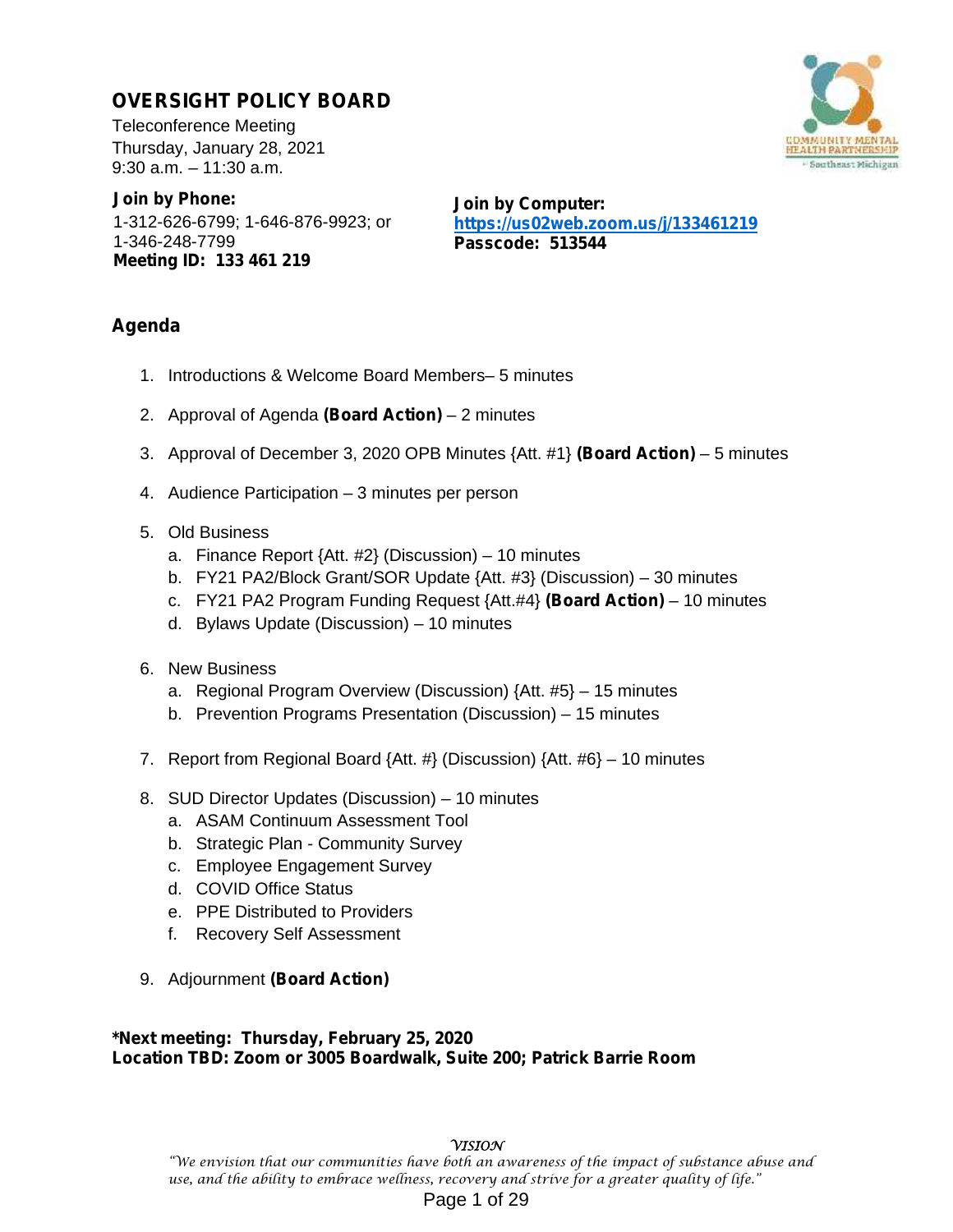### **Lenawee-Livingston-Monroe-Washtenaw Oversight Policy Board Minutes December 3, 2020 Meeting held electronically via Zoom software**

Members Present: Mark Cochran, Kim Comerzan, William Green, John Lapham, Susan Longsworth, Molly Welch Marahar, Frank Nagle, Dave Oblak, Ralph Tillotson, Monique Uzelac, Tom Waldecker Members Absent: Amy Fullerton, Dianne McCormick, Dave O'Dell Mikell Eiler, Anne King-Hudson, Madeline DeMarco Staff Present: Stephannie Weary, James Colaianne, Nicole Adelman, Matt Berg, CJ Witherow, Michelle Sucharski, Alyssa Tumolo, Kate Hendricks, Joelen Kersten

Board Chair M. Cochran called the meeting to order at 9:31 a.m.

1. Introductions/Roll Call Board member roll call includes OPB members' physical location during the virtual meeting.

| Cochran          | Present<br>Temperance, MI            | <b>McCormick</b> | Absent                           |
|------------------|--------------------------------------|------------------|----------------------------------|
| Comerzan         | Present<br>Monroe, MI                | <b>Nagle</b>     | Present<br>Adrian, MI            |
| <b>Fullerton</b> | Absent                               | Oblak            | Present<br>Ann Arbor, MI         |
| Green            | Present<br>Deerfield Township,<br>MI | O'Dell           | Absent                           |
| Jefferson        | Present<br>Ypsilanti Township,<br>MI | Tillotson        | Present<br>Lenawee<br>County, MI |
| Lapham           | Present<br>Tecumseh, MI              | Uzelac           | Present<br>Ann Arbor, MI         |
| Longsworth       | Present<br>Genoa Township,<br>MI     | Waldecker        | Present<br>Carleton, MI          |
| Welch<br>Marahar | Present<br>Ann Arbor, MI             |                  |                                  |

- 2. Approval of the Agenda **Motion by R. Tillotson, supported by T. Waldecker, to approve the agenda Motion carried** Voice vote, no nays
- 3. Approval of the October 22, 2020 Oversight Policy Board minutes **Motion by J. Lapham, supported by M. Uzelac, to approve the October 22, 2020 OPB minutes Motion carried** Voice vote, no nays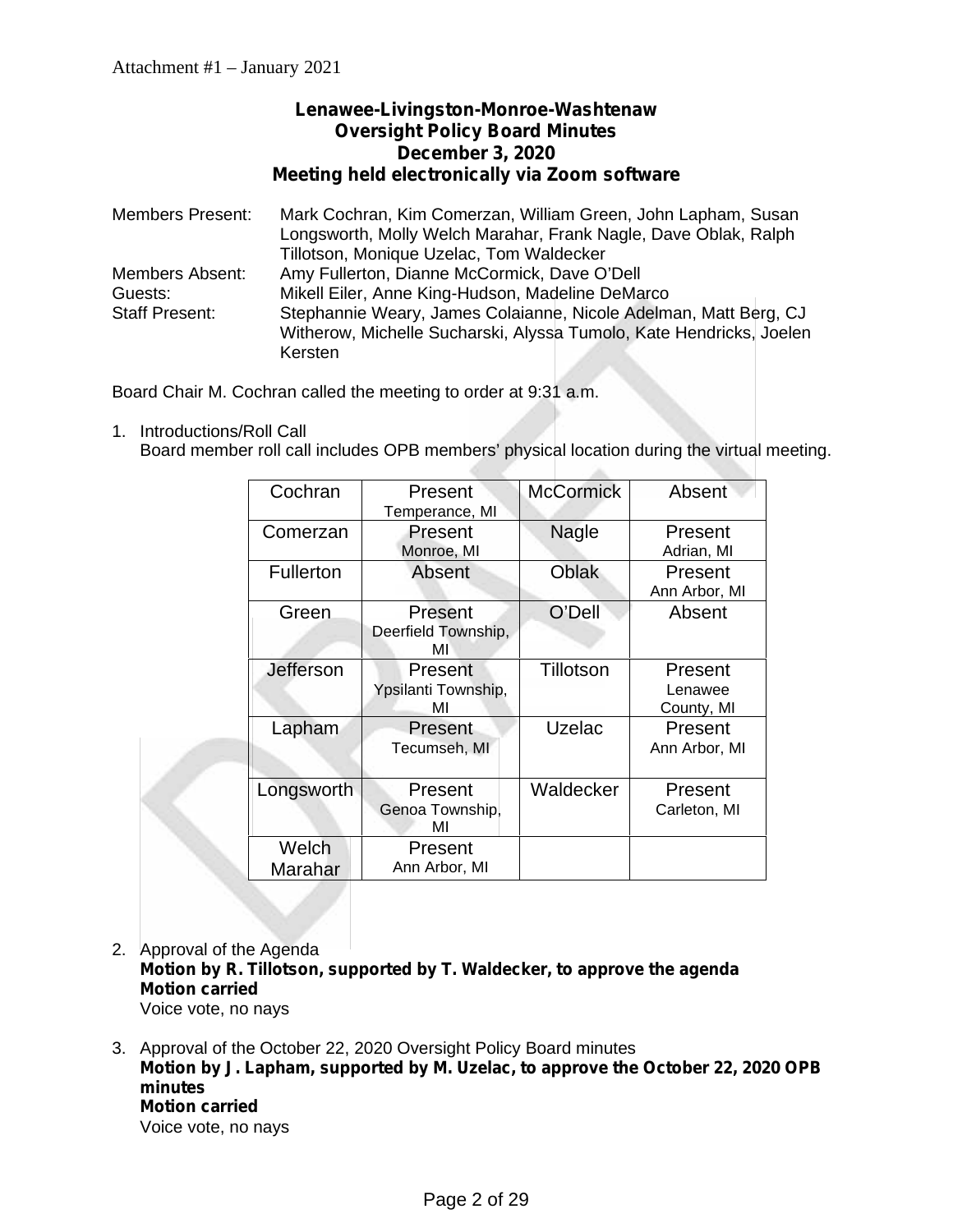### 4. Audience Participation

- None
- 5. Old Business
	- a. Finance Report
		- Presented by M. Berg.
		- The report is through September 30, 2020. The report is preliminary, pending receipt of vendor invoices; vendors have 60 days to receive invoices.
	- b. FY21 PA2/Block Grant Update
		- Staff presented 2 scenarios for reductions, as necessitated by recent funding cuts by the state. See packet for proposal details.
		- Neither scenario is sustainable for the long-term. PA2 reserves could be depleted by 2022 in some scenarios.
		- Staff has sent a communication advising that cuts were coming and advised that this meeting would be a determining one for the cuts.

### **Motion by T. Waldecker, supported by W. Green, to approve Scenario #2 for FY21 expenditures for PA2 funds by county, which utilizes more significant cuts to programming in FY21, less supplemental PA2 spending, which reserves more PA2 for future fiscal years**

### **Motion carried**

Vote

Yes: Cochran, Comerzan, Green, Jefferson, Lapham, Longsworth, Welch Marahar, Nagle, Oblak, Uzelac, Waldecker No:

Absent: Fullerton, McCormick, O'Dell, Tillotson\* \*not presented in the meeting for this vote

- c. Bylaws Update
	- Bylaws committee met 1 more time, made final touches. The plan is to bring the draft bylaws to the January meeting for board review. The draft bylaws will be sent to board members at least 2 weeks before the January meeting date. May have to be moved to February meeting, depending on changes to Open Meetings Act.

### 6. Report from Regional Board

- J. Colaianne provided an overview of the most recent Regional Board meetings.
- The Regional Board is in the process of implementing an updated Conflict of Interest policy. A similar policy will be proposed for OPB during the updated bylaws discussion next month.

### 7. SUD Director Updates

- a. Staff Update
	- New staff member Michaela Buckhannon starts on 12/14. She comes from St. Joe's and has lots of experience with Prevention and SUD services across the board.
	- Rebecca DuBois returns from maternity leave on 12/14.
- b. Jail Based MOUD Update
	- A new contract with Therapeutics is going to the Regional Board for approval, funding through SOR dollars.
	- $\int$  .
- c. Regional Program Update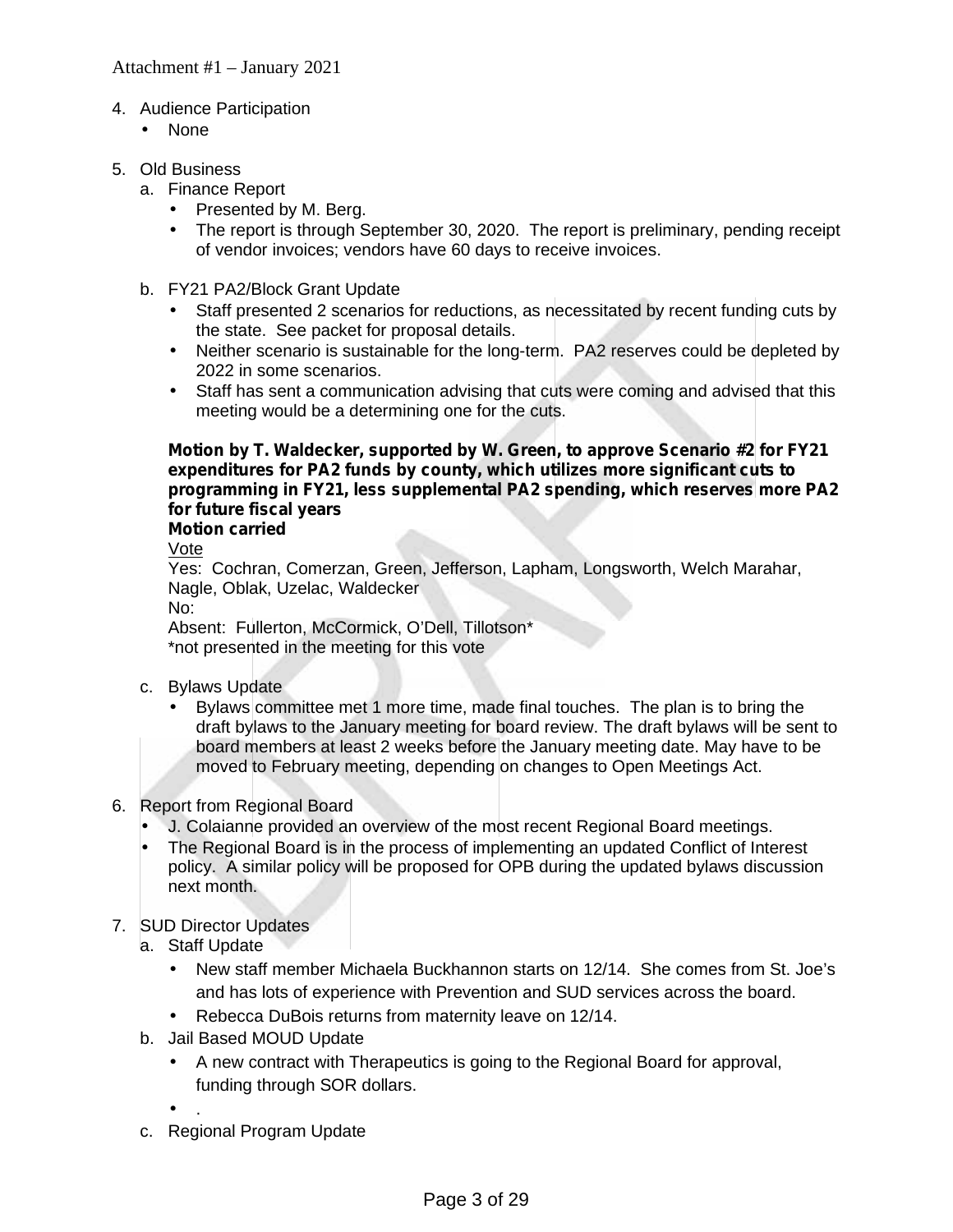Attachment #1 – January 2021

N. Adelman will present an overview of the services in January

- 8. Adjournment **Motion by M. Welch Marahar, supported by M. Uzelac, to adjourn the meeting Motion carried**
	- Meeting adjourned at 10:51 a.m.

**Next meeting: January 28, 2021 Location TBD**

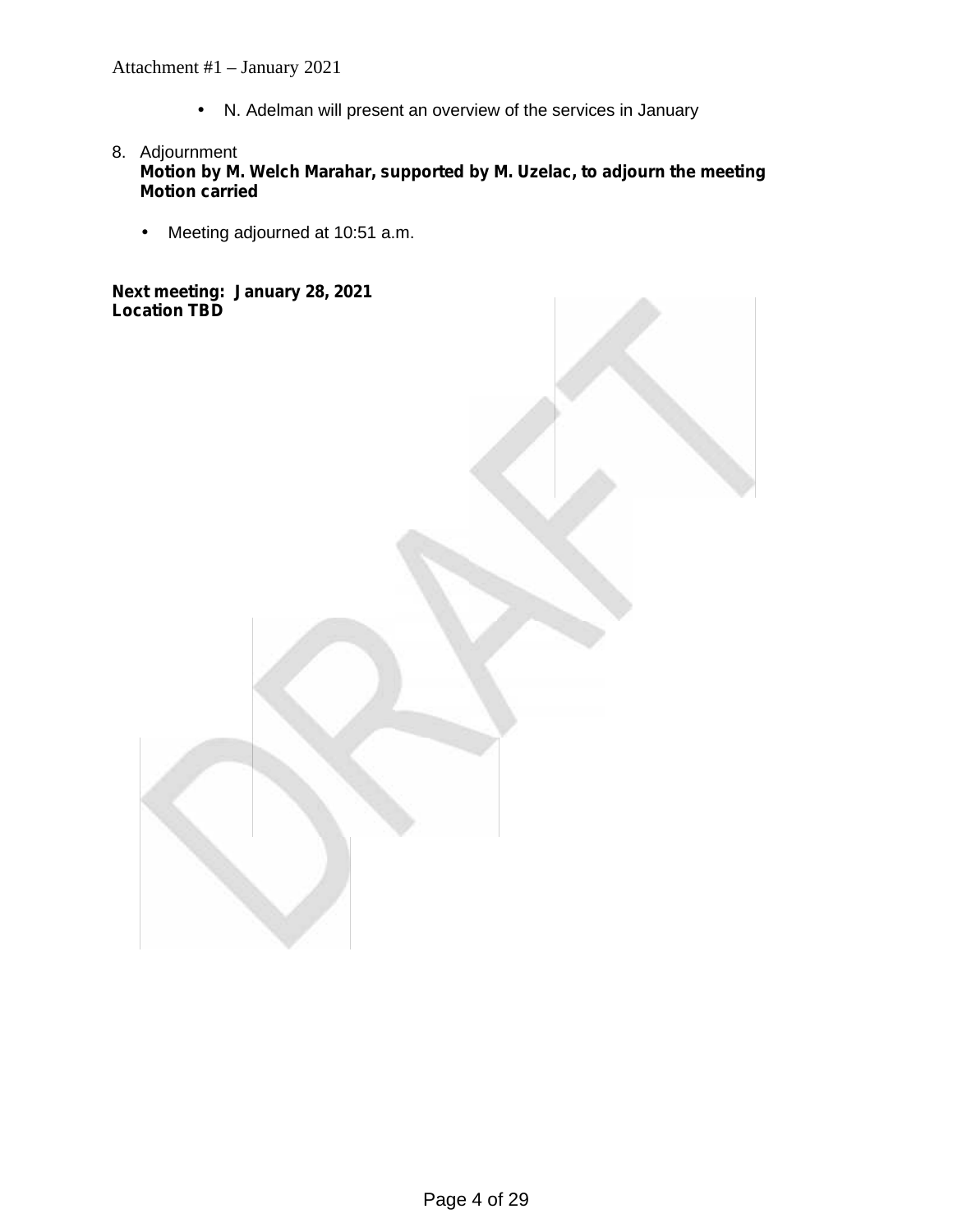#### Community Mental Health Partnership Of Southeast Michigan

SUD SUMMARY OF REVENUE AND EXPENSE BY FUND

November 2020 Preliminary FYTD

| <b>Summary Of Revenue &amp; Expense</b> |               |                         |      |               |                       |              |                     |      |               |      |            |              |                      |      |            |
|-----------------------------------------|---------------|-------------------------|------|---------------|-----------------------|--------------|---------------------|------|---------------|------|------------|--------------|----------------------|------|------------|
|                                         |               |                         |      |               | <b>Funding Source</b> |              |                     |      |               |      |            |              | <b>Total Funding</b> |      | FY 19      |
|                                         | Medicaid      | <b>Healthy Michigan</b> |      | SUD - CBG/WSS | SUD - SOR/SORS        |              | Prevention          |      | Gambling Prev |      | SUD-PA2    |              | Sources              |      | <b>YTD</b> |
| <b>Revenues</b>                         |               |                         |      |               |                       |              |                     |      |               |      |            |              |                      |      |            |
| Funding From MDHHS                      | 555,679       | 1,430,568               |      | 366,101       |                       | $\mathbf{0}$ | 75,982              |      | 2,167         |      |            |              | 2,430,497            | IS.  | 7,995,179  |
| PA2/COBO Tax Funding Current Year       |               |                         |      |               |                       |              |                     |      |               |      | o          |              |                      |      | 1,085,034  |
| PA2/COBO Reserve Utilization            |               |                         |      |               |                       |              |                     |      |               |      |            |              |                      |      | 912,585    |
| Other                                   |               |                         |      |               |                       |              |                     |      |               |      |            |              |                      |      |            |
| <b>Total Revenues</b>                   | 555,679       | \$<br>1,430,568         | \$   | 366,101       | - \$                  | $\sim$       | 75,982<br>\$        | \$   | 2,167         | - \$ |            | $\mathbf{s}$ | 2,430,497            | l \$ | 9,992,798  |
| <b>Expenses</b>                         |               |                         |      |               |                       |              |                     |      |               |      |            |              |                      |      |            |
| Funding for County SUD Programs         |               |                         |      |               |                       |              |                     |      |               |      |            |              |                      |      |            |
| <b>CMHPSM</b>                           |               |                         |      |               |                       |              |                     |      | 2,167         |      |            |              | 2,167                |      | 448,159    |
| Lenawee                                 | 76,080        | 146,724                 |      | 48,908        |                       |              | 1,373               |      |               |      |            |              | 273,085              |      | 1,234,654  |
| Livingston                              | 50,148        | 92,582                  |      | 50,148        |                       |              | 4,305               |      |               |      | 75,075     |              | 272,258              |      | 1,217,670  |
| Monroe                                  | 70,968        | 130,144                 |      | 70,197        |                       |              | 23,093              |      |               |      | 42,196     |              | 336,597              |      | 1,189,729  |
| Washtenaw                               | 168,752       | 478,125                 |      | 131,588       |                       |              | 31,582              |      |               |      | 164,680    |              | 974,727              |      | 3,718,066  |
| <b>Total SUD Expenses</b>               | 365,948       | \$<br>847,575           | \$   | 300,841       | \$                    | $\sim$       | 60,352<br>\$        | \$   | 2,167         | - \$ | 281,952    | - \$         | 1,858,834            |      | 7,808,278  |
| <b>Administrative Cost Allocation</b>   | 158,766       | 367,651                 |      | 65,260        |                       |              | 15,629              |      |               |      |            | - \$         | 607,306              |      | 392,331    |
|                                         |               |                         |      |               |                       |              |                     |      |               |      |            |              |                      |      |            |
| <b>Total Expenses</b>                   | \$<br>524,713 | \$<br>1,215,225         | - \$ | 366,101       | -S                    |              | 75,982<br>- \$      | - \$ | 2,167         | - \$ | 281,952    | -\$          | 2,466,140            |      | 8,200,609  |
|                                         |               |                         |      |               |                       |              |                     |      |               |      |            |              |                      |      |            |
| Revenues Over/(Under) Expenses          | \$<br>30,966  | \$<br>215,342           | \$   | $\mathbf 0$   | - \$                  | $\sim$       | \$.<br>$\mathbf{0}$ | \$   | (0)           | \$   | (281, 952) | -\$          | (35, 644)            |      | 1,792,189  |
| Current fiscal year utilization of PA2  |               |                         |      | Revenues      | <b>FY 19</b>          |              |                     |      |               |      |            |              |                      |      |            |
|                                         |               |                         |      | Over/(Under)  | Over/(Under)          |              |                     |      |               |      |            |              |                      |      |            |
|                                         | Revenues      | Expenditures            |      | Expenses      | Expenses              |              |                     |      |               |      |            |              |                      |      |            |
| PA2 by County                           |               |                         |      |               |                       |              |                     |      |               |      |            |              |                      |      |            |
| Lenawee                                 |               |                         |      |               |                       | 9.957        |                     |      |               |      |            |              |                      |      |            |

| Totals         |                | 281,952 | (281, 952) | 856,180     |
|----------------|----------------|---------|------------|-------------|
| Washtenaw      | -              | 164.680 | (164, 680) | 409.845     |
| Monroe         | $\blacksquare$ | 42.196  | (42, 196)  | 196,035     |
| Livingston     | -              | 75,075  | (75,075)   | 240,343     |
| <b>LGIRWGG</b> |                |         |            | <b>J,JJ</b> |

|                 | FY 20 Beainning | FY20 Projected | FY20 Projected | FY20 Projected        |
|-----------------|-----------------|----------------|----------------|-----------------------|
| Unallocated PA2 | Balance         | <b>Budget</b>  | Utilization    | <b>Ending Balance</b> |
| Lenawee         | 829.977         | (222, 723)     | (108, 361)     | 721,616               |
| Livingston      | 3,353,949       | (613, 133)     | 219.586        | 3,573,535             |
| Monroe          | 464.341         | (164,037)      | (64, 400)      | 399.941               |
| Washtenaw       | 2.344.230       | (598, 506)     | (416, 583)     | 1,927,647             |
| Total           | 6.992.496       | (1,598,399)    | (369,757)      | 6,622,739             |
|                 |                 |                |                |                       |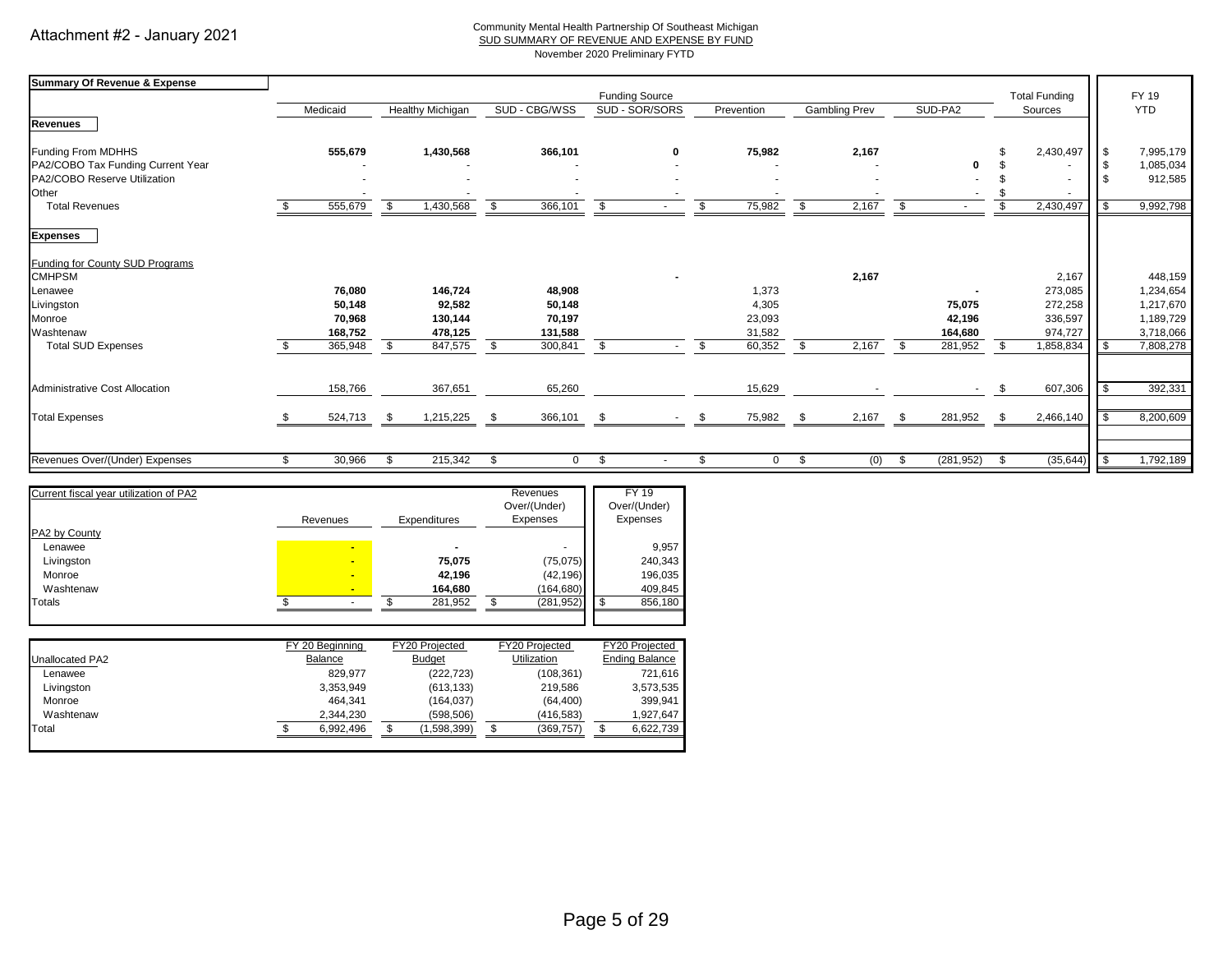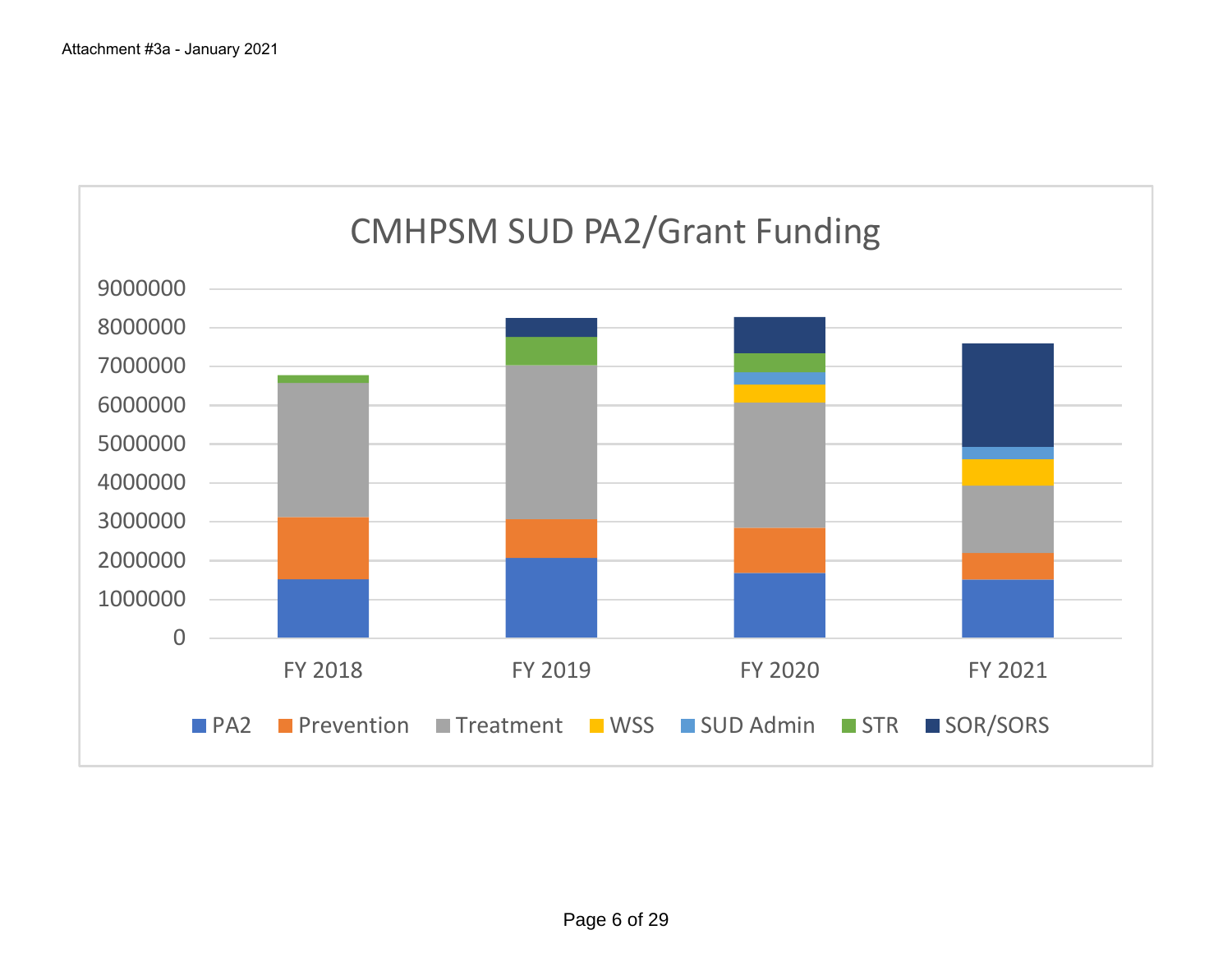### Community Mental Health Partnership of Southeastern Michigan Summary of FY20 and Projected FY21 PA2 Activity

| PA2 by County | <b>FY20</b>  | <b>FY20</b>    |              |               | <b>FY20</b> | FY <sub>21</sub> |                 |                 | Estimated     |
|---------------|--------------|----------------|--------------|---------------|-------------|------------------|-----------------|-----------------|---------------|
|               | Beginning    | Expenses (Est) | FY20 Revenue | FY20 Activity | Ending      | Estimated        | Cancelled       | Scenario 2      | <b>Ending</b> |
|               | Reserve      |                |              |               | Reserve     | Revenue          | <b>Programs</b> | <b>Expenses</b> | Reserve       |
| Lenawee       |              |                |              |               |             | 90% FY20 Revenue |                 |                 |               |
| Treatment     |              | 236,903        |              |               |             |                  |                 |                 |               |
| Prevention    |              | 6,812          |              |               |             |                  |                 |                 |               |
| Total         | 829,976.85   | 243,715        | 135,354      | (108, 361)    | 721,616     | 121,818          | $\equiv$        | 623,388         | 220,046       |
| Livingston    |              |                |              |               |             |                  |                 |                 |               |
| Treatment     |              | 141,332        |              |               |             |                  |                 |                 |               |
| Prevention    |              | 60,966         |              |               |             |                  |                 |                 |               |
| Total         | 3,353,948.67 | 202,299        | 421,885      | 219,586       | 3,573,535   | 379,696          |                 | 907,161         | 3,046,071     |
| Monroe        |              |                |              |               |             |                  |                 |                 |               |
| Treatment     |              | 261,424        |              |               |             |                  |                 |                 |               |
| Prevention    |              | 103,759        |              |               |             |                  |                 |                 |               |
| Total         | 464,340.50   | 365,184        | 300,784      | (64, 400)     | 399,941     | 270,705          | 75,000          | 613,502         | (17, 856)     |
| Wastenaw      |              |                |              |               |             |                  |                 |                 |               |
| Treatment     |              | 1,083,534      |              |               |             |                  |                 |                 |               |
| Prevention    |              | 158,115        |              |               |             |                  |                 |                 |               |
| Total         | 2,344,230.00 | 1,241,649      | 825,066      | (416, 583)    | 1,927,647   | 742,560          | 75,000          | 2,046,357       | 548,850       |
| Totals        |              |                |              |               |             |                  |                 |                 |               |
| Treatment     |              | 1,723,194      |              |               |             |                  |                 |                 |               |
| Prevention    |              | 329,652        |              |               |             |                  |                 |                 |               |
| Total         | 6,992,496.02 | 3,868,789      | 1,683,089    | (369, 757)    | 6,622,739   | 1,514,780        | 150,000         | 4,190,408       | 3,797,111     |
|               |              |                |              |               |             |                  |                 |                 |               |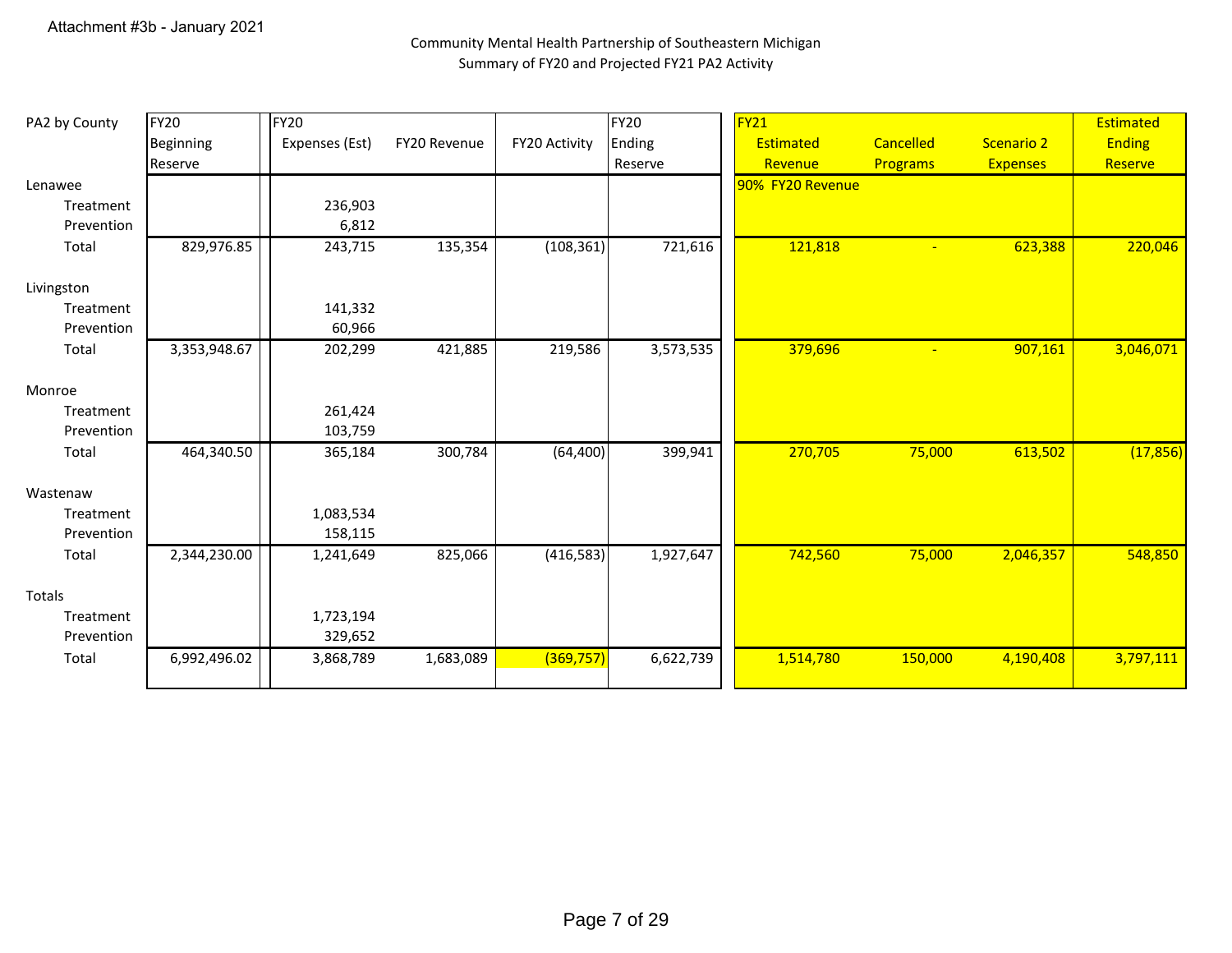#### **CMHPSM SUD OVERSIGHT POLICY BOARD**

#### **ACTION REQUEST**

#### FY21 PA2 Costs Incurred by County

#### **Board Meeting Date:** January 28, 2021

**Action Requested**: Review and approve the attached FY21 expenditures for PA2 funds by county.

#### **Background:**

CMHPSM was notified at the end of October 2020 that FY21 Block Grant was being reduced by MDHHS across the state. This resulted in programs across the region being re-allocated between Block Grant, PA2 and SOR. In order to maintain a reasonable level of PA2 reserves at the end of FY21, OPB made the difficult decision to cut or decrease funding for several programs in Monroe and Washtenaw counties at the December meeting. Later in December, MDHHS offered to increase SOR funding for eligible programs that were being cut as a result of the Block Grant reduction. All programs in our region that were cut or decreased agreed to accept SOR funding if awarded. MDHHS received more requests for SOR funding across the state than was available for redistribution. As a result, they were not able to fund all programs as requested. In mid-January, MDHHS identified which programs would be funded through the additional SOR allocation, allowing for some regional prioritization. This reallocation is still in process. As a result of all of the above, the impacted programs continued with program implementation, at a reduced level when possible, until learning about their potential SOR allocation in January.

The financial impact is still being determined, as programs are still billing for December and January costs. The cost estimated to support these programs to continue through January is expected to be approximately \$150,000.

The Oversight Policy Board is requested to allow for PA2 funding to support these programs until January 31, 2021 when they either end or move to SOR funding.

#### **Connection to PIHP/MDHHS Contract, Regional Strategic Plan or Shared Governance Model:**

Ensures funding for cut or reduced FY21 programs to be implemented through January 2021.

**Recommendation**: Approve the use of FY21 PA2 funds not to exceed \$150,000, with costs estimated at \$75,000 for Monroe County and \$75,000 for Washtenaw County.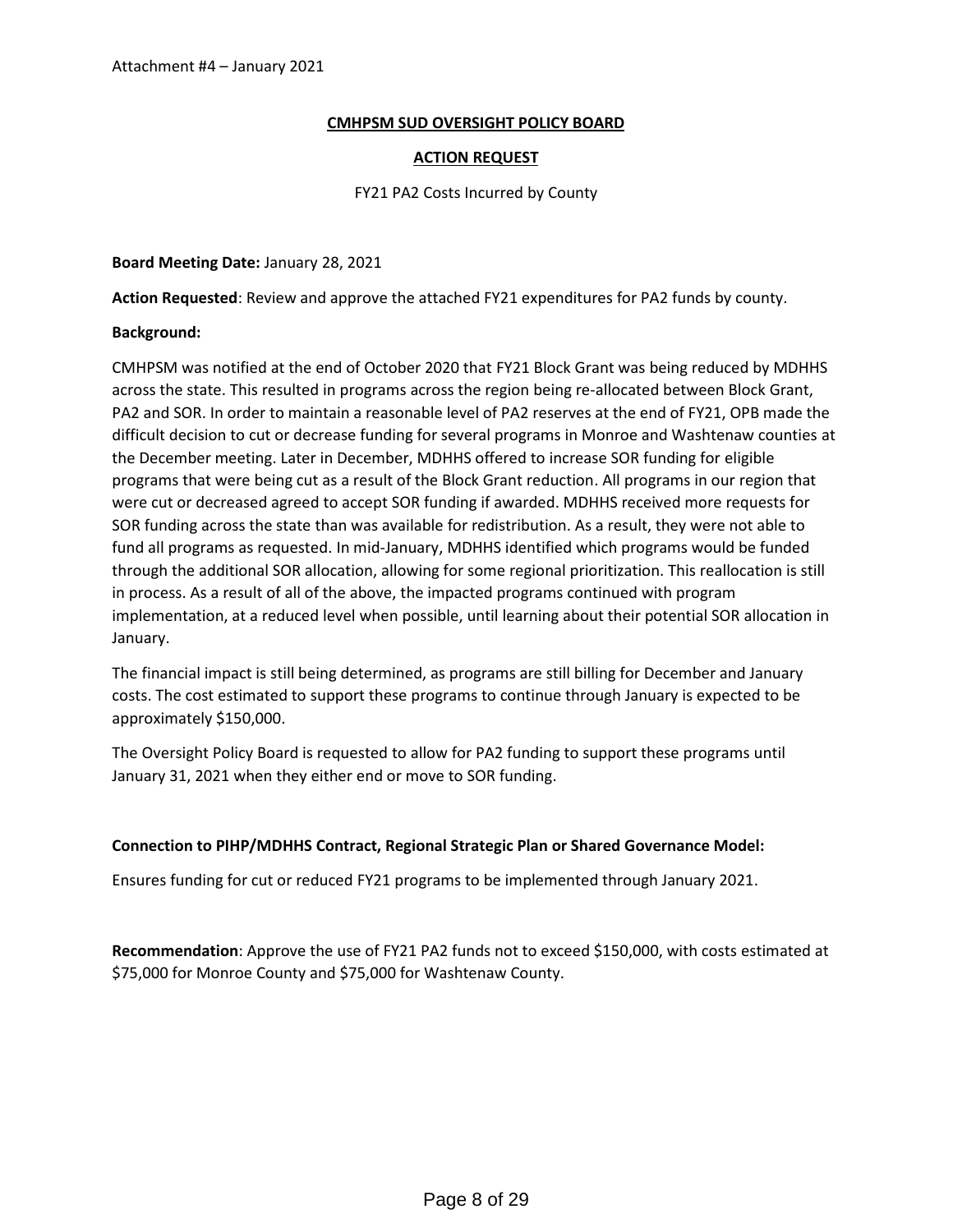Attachment #5 – January 2021



# FY21 Substance Use Services

Joelen Kersten Alyssa Tumolo Kate Hendricks **Rebecca Dubois** Jane Goerge **Erika Behm** Michaela Buckhannon Micole Adelman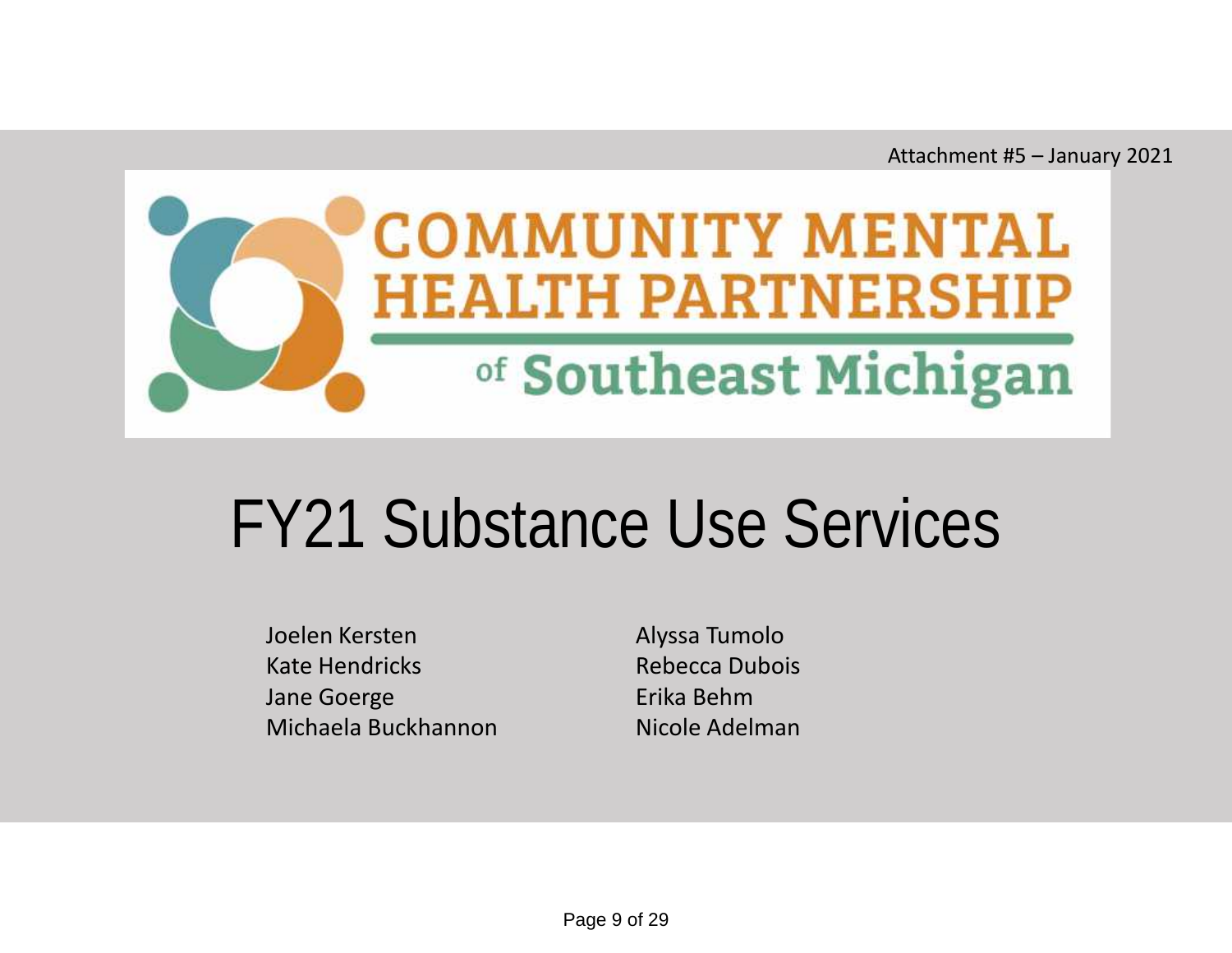

### **FY21 Substance Use Services**

Substance Use Disorder Treatment

Substance Use Disorder Prevention

Strategic Initiatives

State Opioid Response

Gambling Disorder Prevention Program

Veterans Navigator Program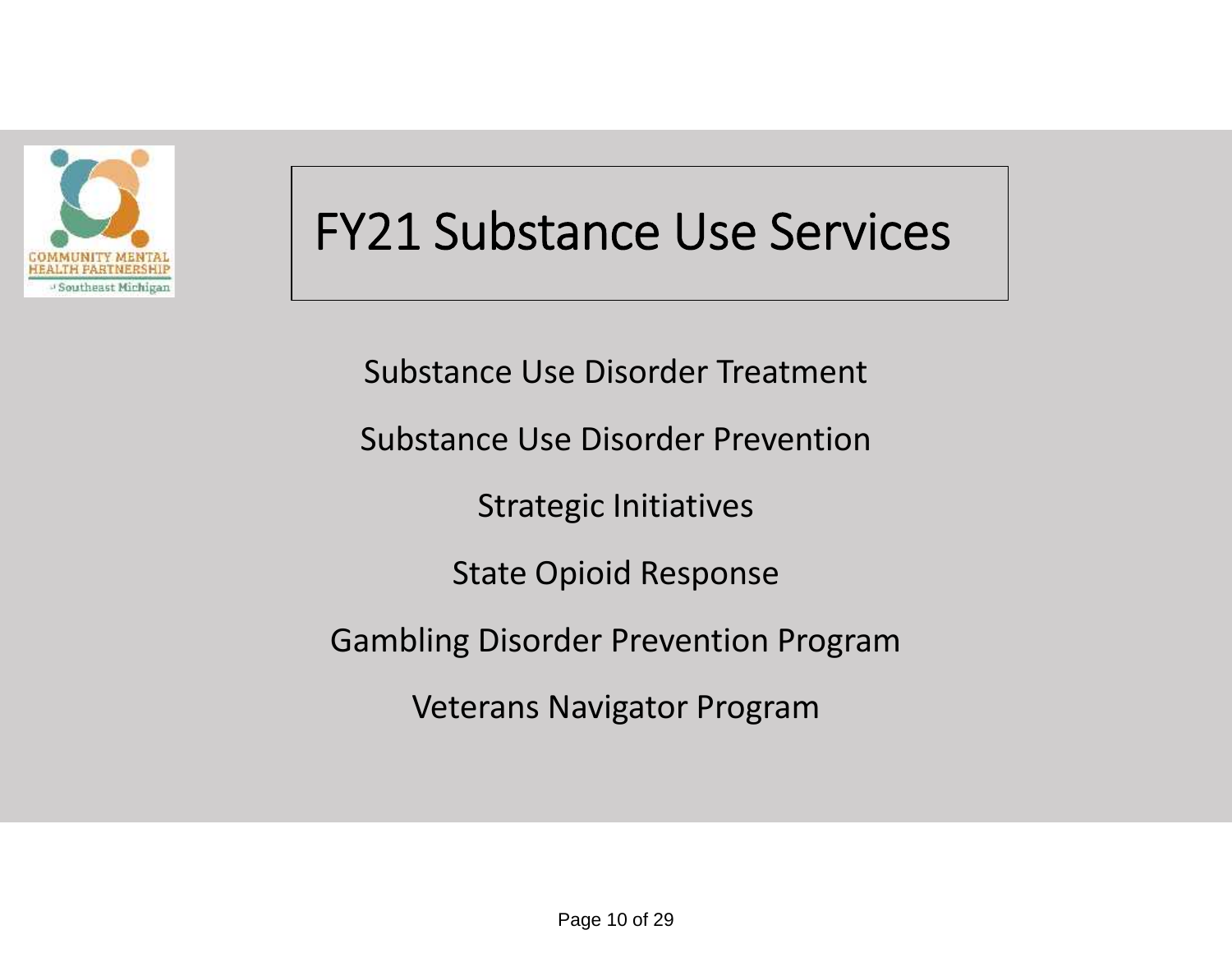

### Washtenaw/Monroe SUD Treatment Provider List

| <b>Salvation Army</b>                    | <b>Monroe</b> |             |
|------------------------------------------|---------------|-------------|
| <b>Catholic Charities of SEMI Monroe</b> |               |             |
| <b>Passion of Mind</b>                   | <b>Monroe</b> | F           |
| Paula's House                            | <b>Monroe</b> |             |
| Touchstone                               | Monroe        |             |
| <b>Home of New Vision</b>                | Washtenaw     |             |
| Dawn Farm                                | Washtenaw     | $\mathsf k$ |
| Greenbrook                               | Washtenaw     | E           |
| <b>Catholic Social Services</b>          | Washtenaw     |             |
| <b>Therapeutics</b>                      | Washtenaw     |             |
| <b>AACTC</b>                             | Washtenaw     |             |
|                                          |               |             |

| Personalized<br>Plymouth, Canton<br>Nursing Light Dearborn Hts.<br>Madison Hts.<br>House<br>Richmond<br><b>Sacred Heart</b><br><b>Holy Cross</b><br>Saginaw<br><b>KPEP</b><br>Kalamazoo<br><b>Bear River</b><br><b>Boyne Falls</b><br>Gaylord<br>CMS<br><b>Sterling Hts.</b> | Oakdale | Canton<br>Livonia |
|------------------------------------------------------------------------------------------------------------------------------------------------------------------------------------------------------------------------------------------------------------------------------|---------|-------------------|
|                                                                                                                                                                                                                                                                              |         |                   |
|                                                                                                                                                                                                                                                                              |         |                   |
|                                                                                                                                                                                                                                                                              |         |                   |
|                                                                                                                                                                                                                                                                              |         |                   |
|                                                                                                                                                                                                                                                                              |         |                   |
|                                                                                                                                                                                                                                                                              |         |                   |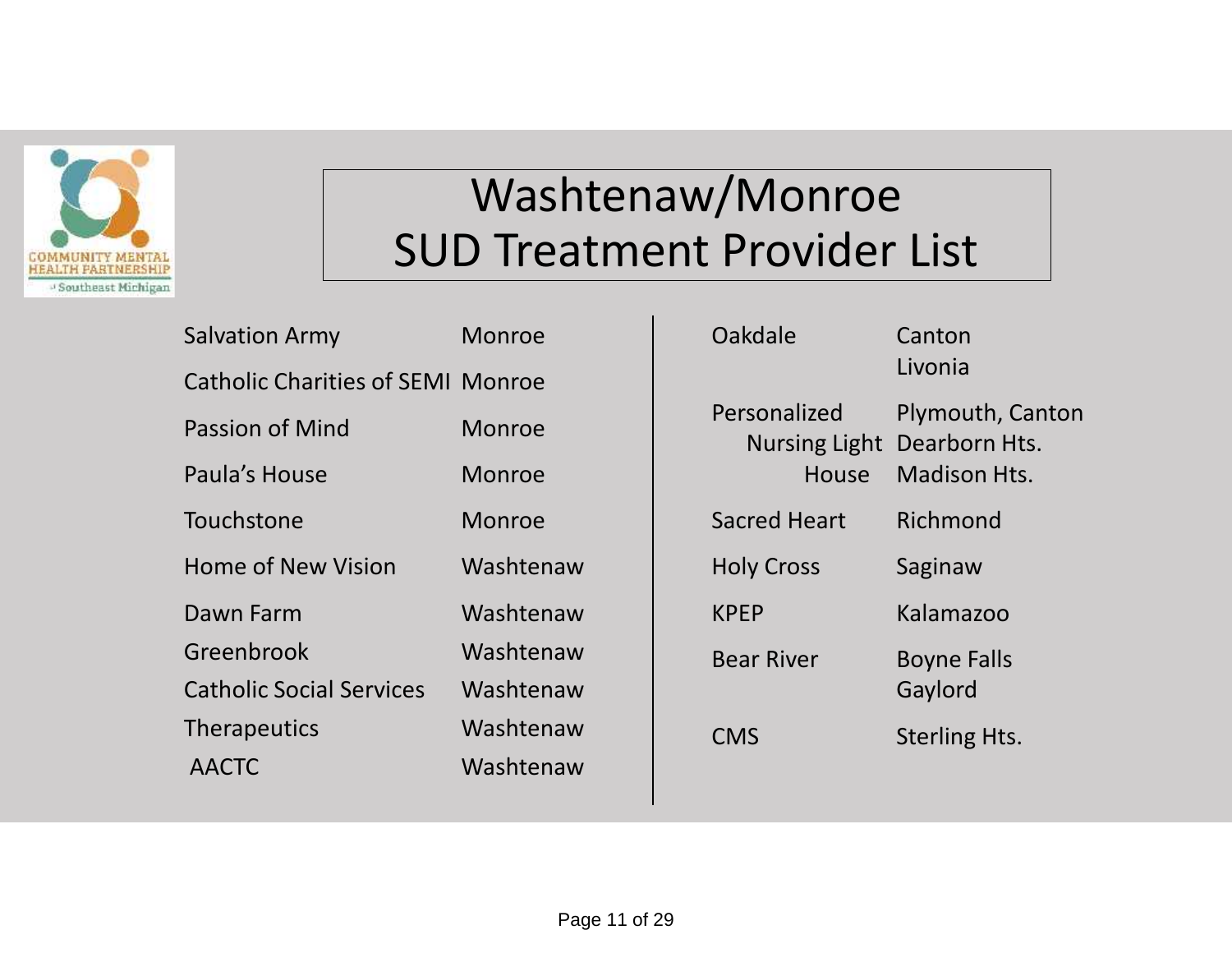

### Livingston/Lenawee SUD Treatment Provider List

Livingston County Catholic Charities Livingston Key Development Centers **Livingston** Complete Counseling **Limitation** Livingston Therapeutics Wixom Parkside Family Counseling The Counter of Lenawee Catholic Charities of Lenawee, Jackson, Hillsdale **Lenawee** McCullough Vargas and Assoc. Lenawee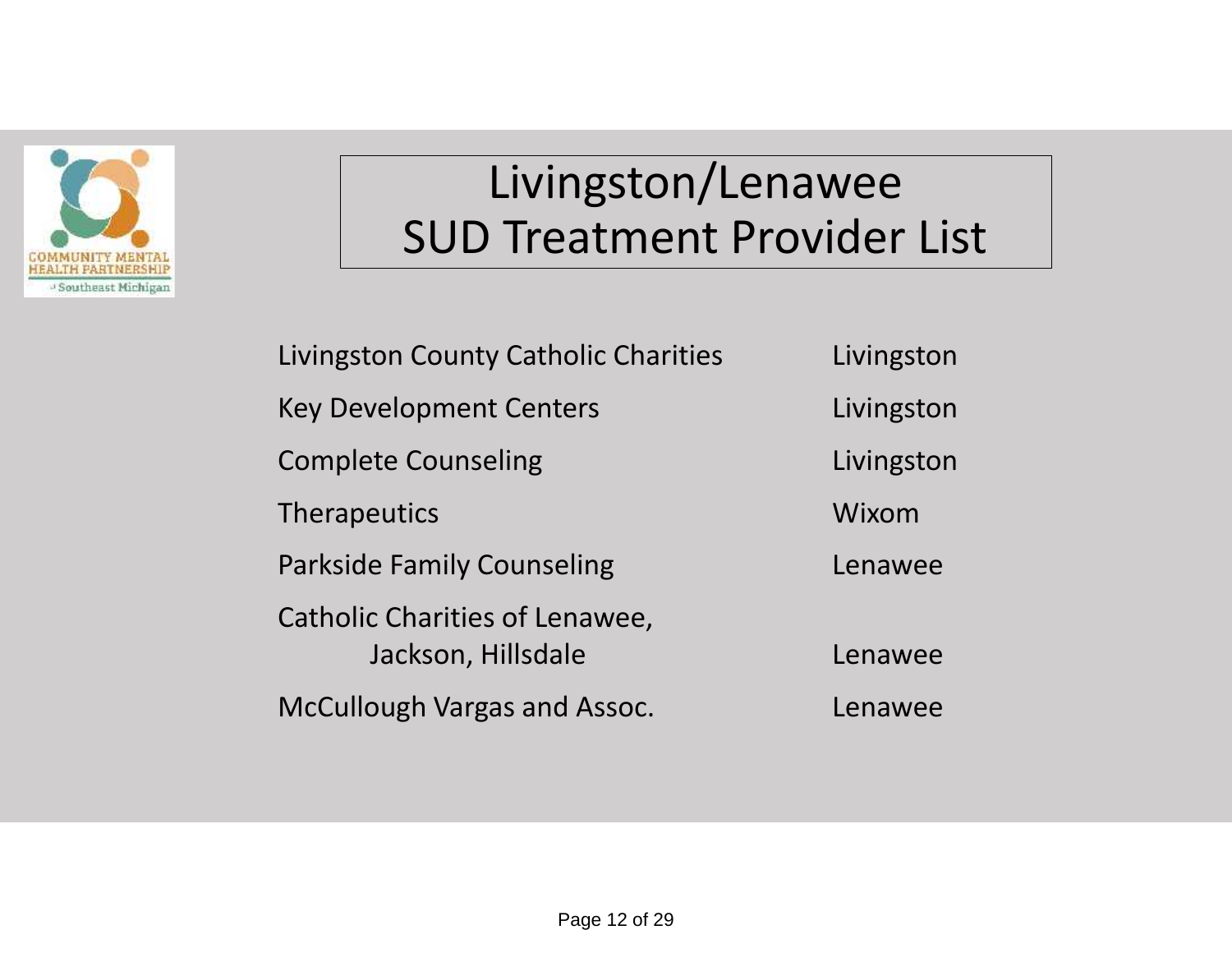

## **SUD Prevention Programs**

| Livingston Co. Catholic Charities  | Livingston    | Project Success, Curriculum Based Support Groups,<br>Youth Led Prevention, Safe Homes, Most Teens Don't,<br>Communities Mobilizing for Change on Alcohol |
|------------------------------------|---------------|----------------------------------------------------------------------------------------------------------------------------------------------------------|
| <b>Catholic Charities of SE MI</b> | <b>Monroe</b> | <b>Student Prevention Leadership Teams</b>                                                                                                               |
| Monroe ISD                         | <b>Monroe</b> | Nurturing Parents/Parents as Teachers                                                                                                                    |
| United Way of Monroe               | <b>Monroe</b> | <b>Monroe SUD Community Coalition</b>                                                                                                                    |
| <b>Catholic Social Services</b>    | Washtenaw     | <b>Get Connected and Cage Screening</b>                                                                                                                  |
| <b>Eastern MI University</b>       | Washtenaw     | <b>Prevention Theatre Collective</b><br><b>Botvin's Transitions</b>                                                                                      |
| St. Joseph Mercy Chelsea           | <b>Dexter</b> | <b>Project SUCCESS</b>                                                                                                                                   |
| Karen Bergbower & Assoc.           | Regional      | DYTUR, RVPI, ENDS                                                                                                                                        |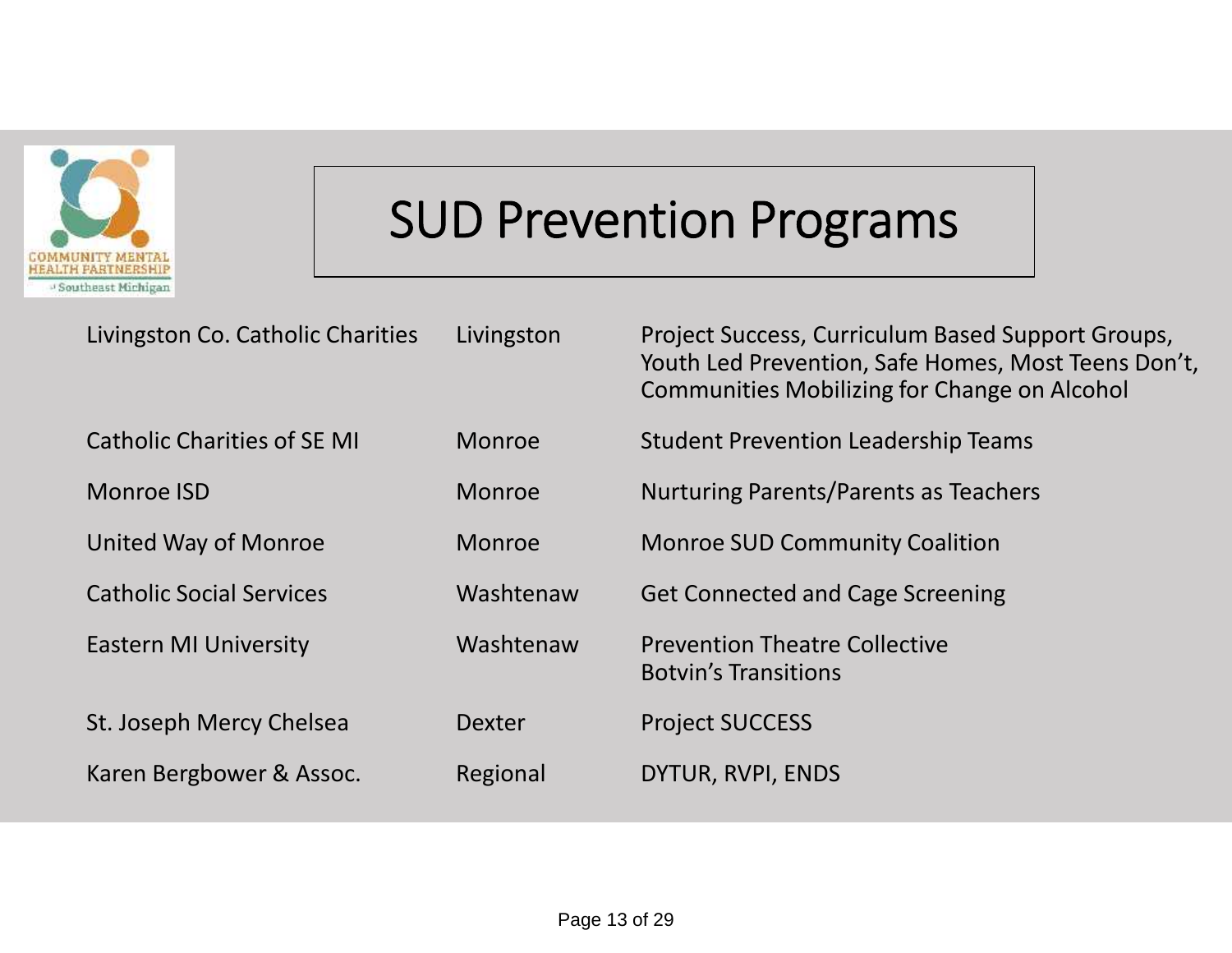

## **State Opioid Response (SOR) I No Cost Extension (NCE) Year**

*ends September 2021*

| Overdose Ed. & Naloxone Distr. | <b>CMHSPM</b>                                          | Regional               |
|--------------------------------|--------------------------------------------------------|------------------------|
| Youth & Family Prevention      | EMU<br>St. Joe Chelsea                                 | Washtenaw<br>Washtenaw |
| <b>Jail Based MAT</b>          | <b>Monroe CMHA</b>                                     | Monroe                 |
| <b>MI REP</b>                  | <b>Monroe CMHA</b>                                     | Monroe                 |
| Peers                          | <b>Home of New Vision</b><br><b>Family Medical Ctr</b> | Washtenaw<br>Monroe    |
| <b>OUD Treatment</b>           | <b>Workit Health</b>                                   | Regional               |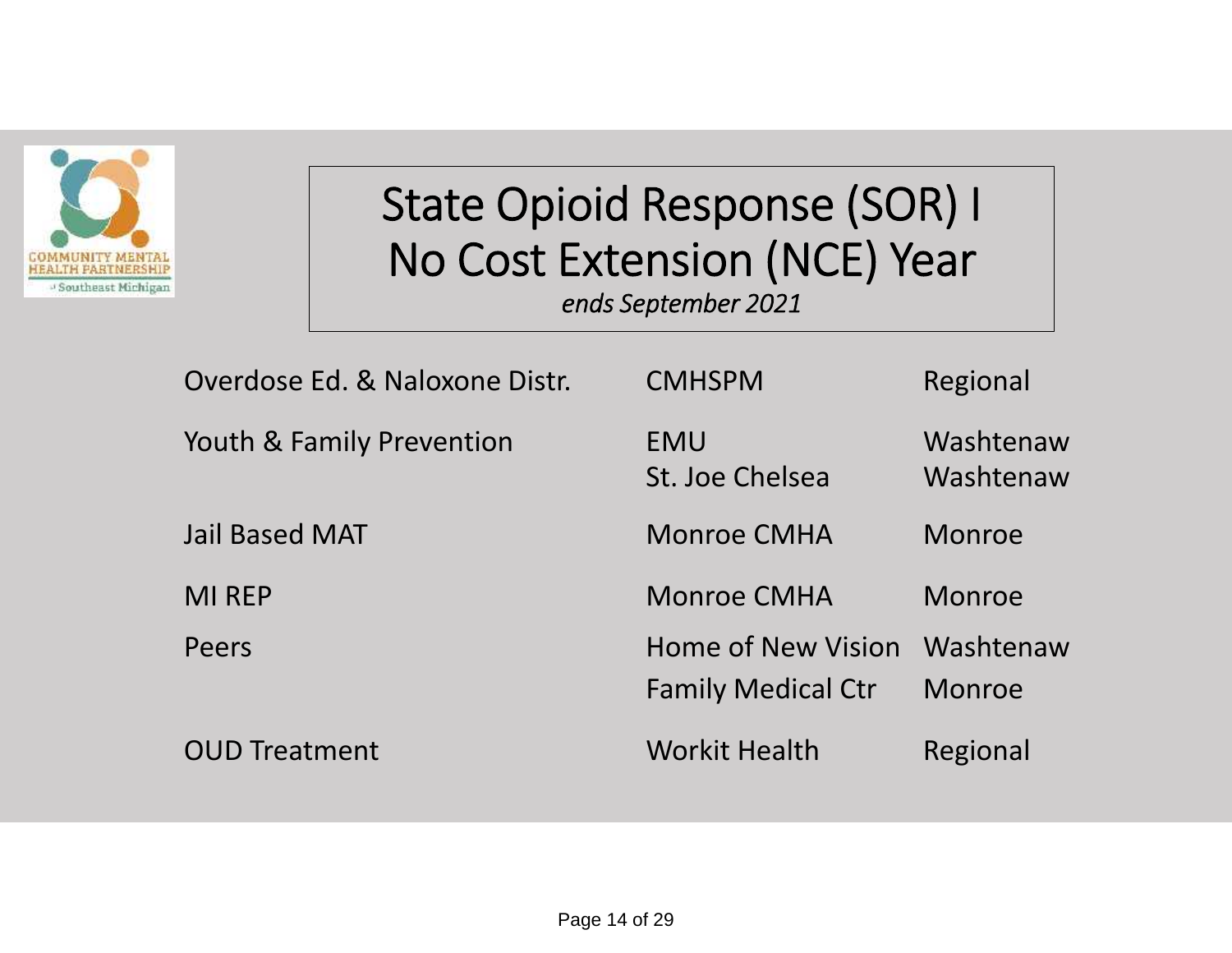

## **State Opioid Response (SOR) I No Cost Extension (NCE) Year**

*ends September 2021*

| <b>OUD Recovery Services</b> |  |
|------------------------------|--|
| Lenawee CMHA                 |  |
| <b>Livingston CMHA</b>       |  |
| — — — — <u>—</u>             |  |

| <b>Lenawee CMHA</b>    | <b>Engagement Center</b>       | Lenawee    |
|------------------------|--------------------------------|------------|
| <b>Livingston CMHA</b> | <b>Engagement Center</b>       | Livingston |
| <b>CCSEM</b>           | <b>Engagement Center</b>       | Monroe     |
| <b>CCSEM</b>           | <b>Recovery Community Org.</b> | Monroe     |
| <b>HNV</b>             | <b>Engagement Center</b>       | Washtenaw  |
| <b>HNV</b>             | <b>Recovery Community Org.</b> | Washtenaw  |

OUD Recovery Housing

| <b>HNV</b>      | Washtenaw  |
|-----------------|------------|
| Livingston CMHA | Livingston |
| Paula's House   | Monroe     |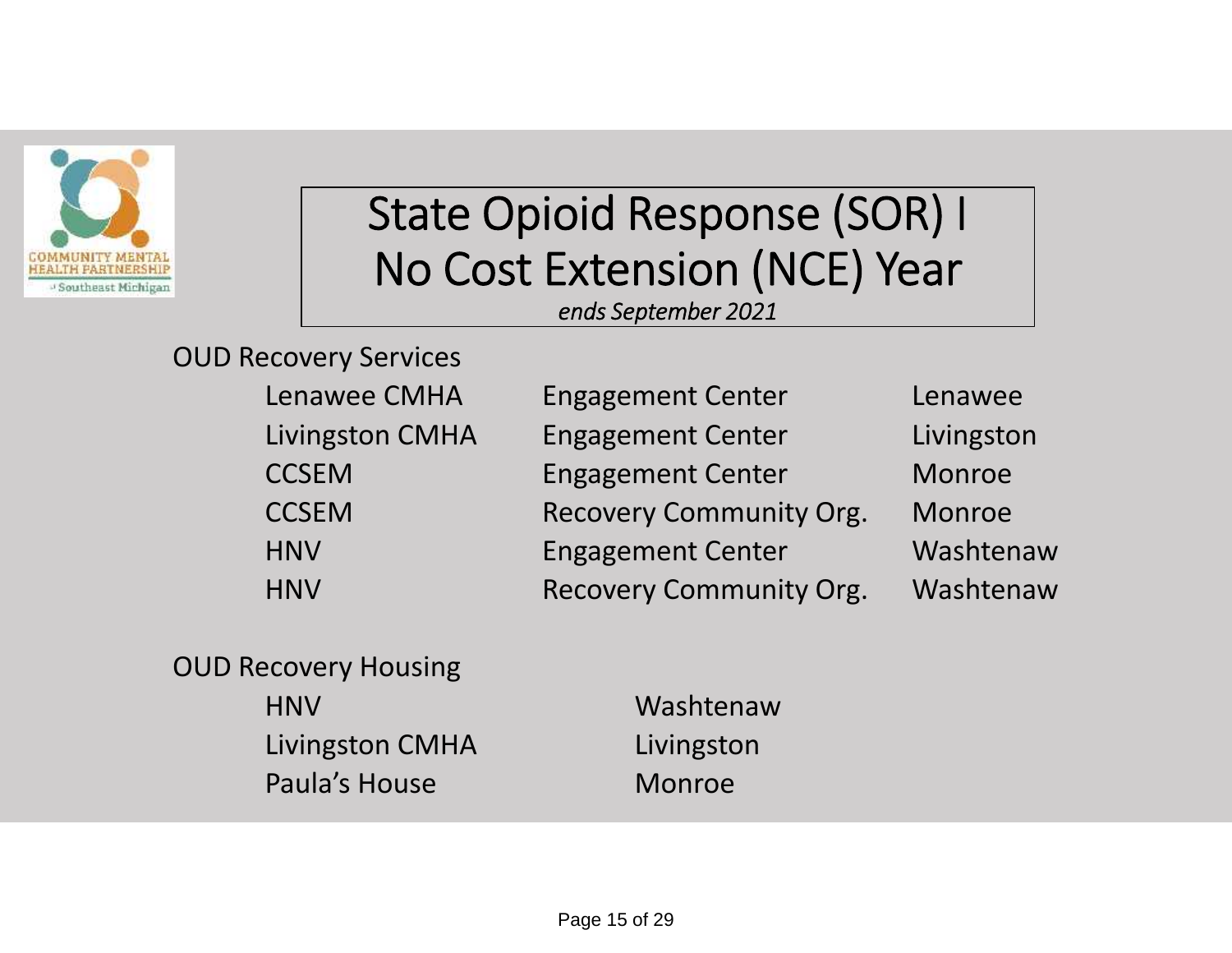

### **State Opioid Response (SOR) II** *(ends September 2022)*

| Overdose Ed. & Naloxone Distr. | University of Michigan                                         | Regional                           |
|--------------------------------|----------------------------------------------------------------|------------------------------------|
| Youth & Family Prevention      | <b>Boys and Girls Club</b>                                     | Lenawee                            |
| <b>Jail Based MAT</b>          | <b>Therapeutics</b><br><b>Livingston CMHA</b>                  | Washtenaw<br>Livingston            |
| <b>OUD/St Treatment</b>        | <b>Workit Health</b><br>Dawn Farm<br><b>Home of New Vision</b> | Regional<br>Washtenaw<br>Washtenaw |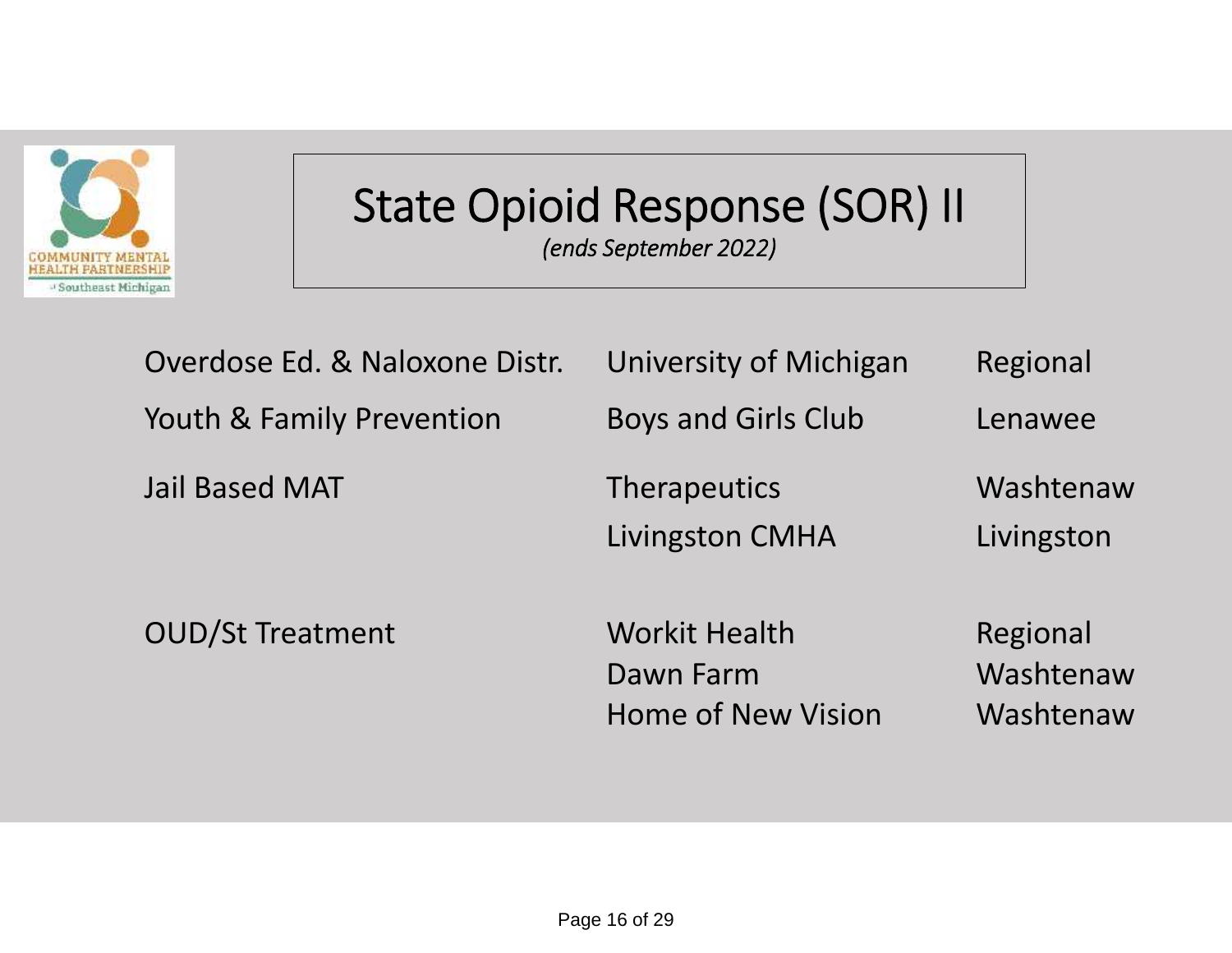

### **State Opioid Response (SOR) II** *(ends September 2022)*

| Peers                             | <b>Home of New Vision</b>                                     | Washtenaw              |
|-----------------------------------|---------------------------------------------------------------|------------------------|
|                                   | Livingston CMHA                                               | Livingston             |
|                                   | Unified                                                       | Washtenaw              |
|                                   | <b>Passion of Mind</b>                                        | Monroe                 |
| <b>Recovery Housing</b>           | <b>Home of New Vision</b><br><b>Marie's House of Serenity</b> | Washtenaw<br>Washtenaw |
| Opioid Health Home Packard Health |                                                               | Washtenaw              |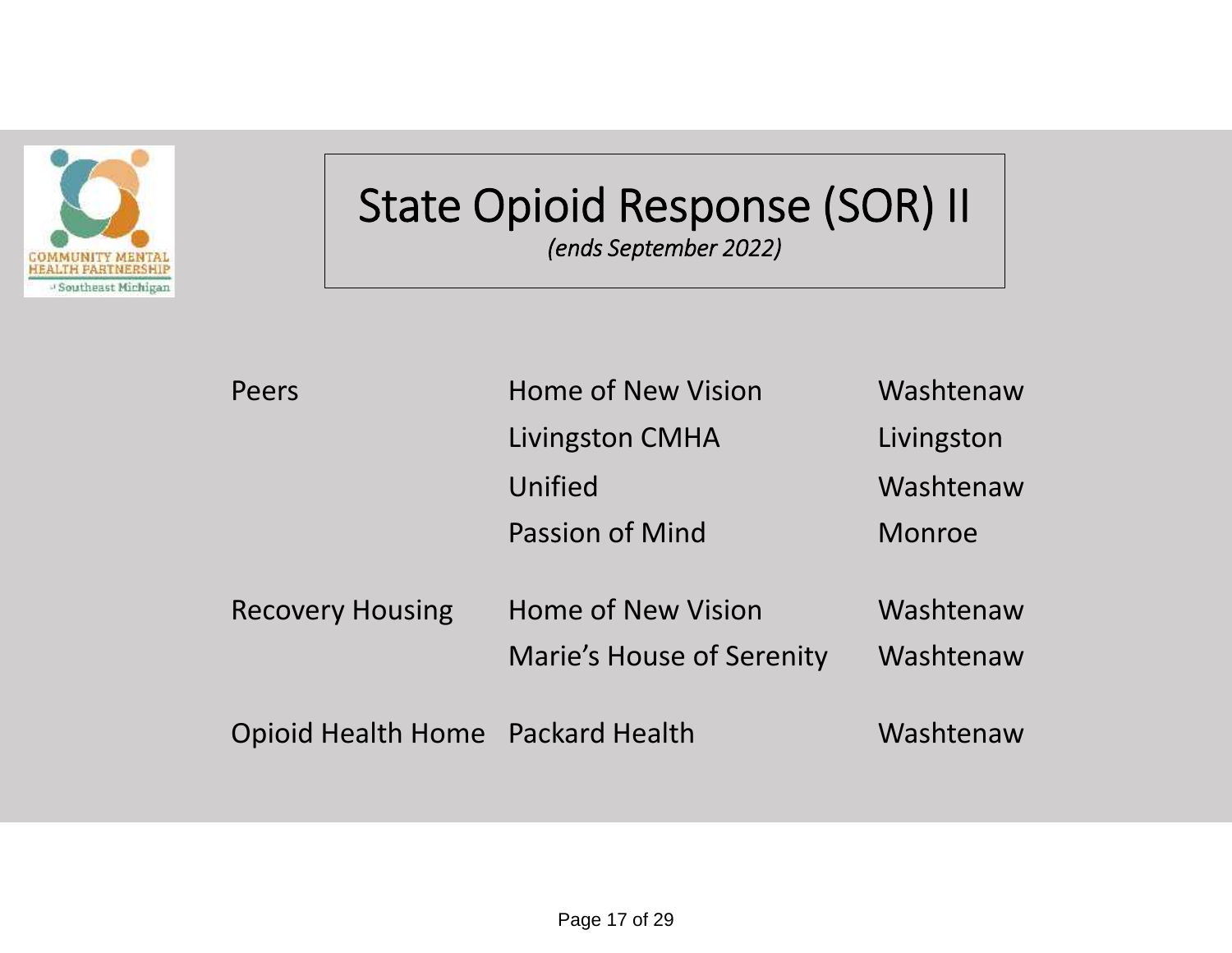

### **LENAWEE COUNTY**

Lenawee CMHA Drug Court Peer

Lenawee CMHA **Pathways Engagement Center** Parkside Family Counseling Prevention and Education Groups Lenawee County Probate Court Intensive Home-Based Therapy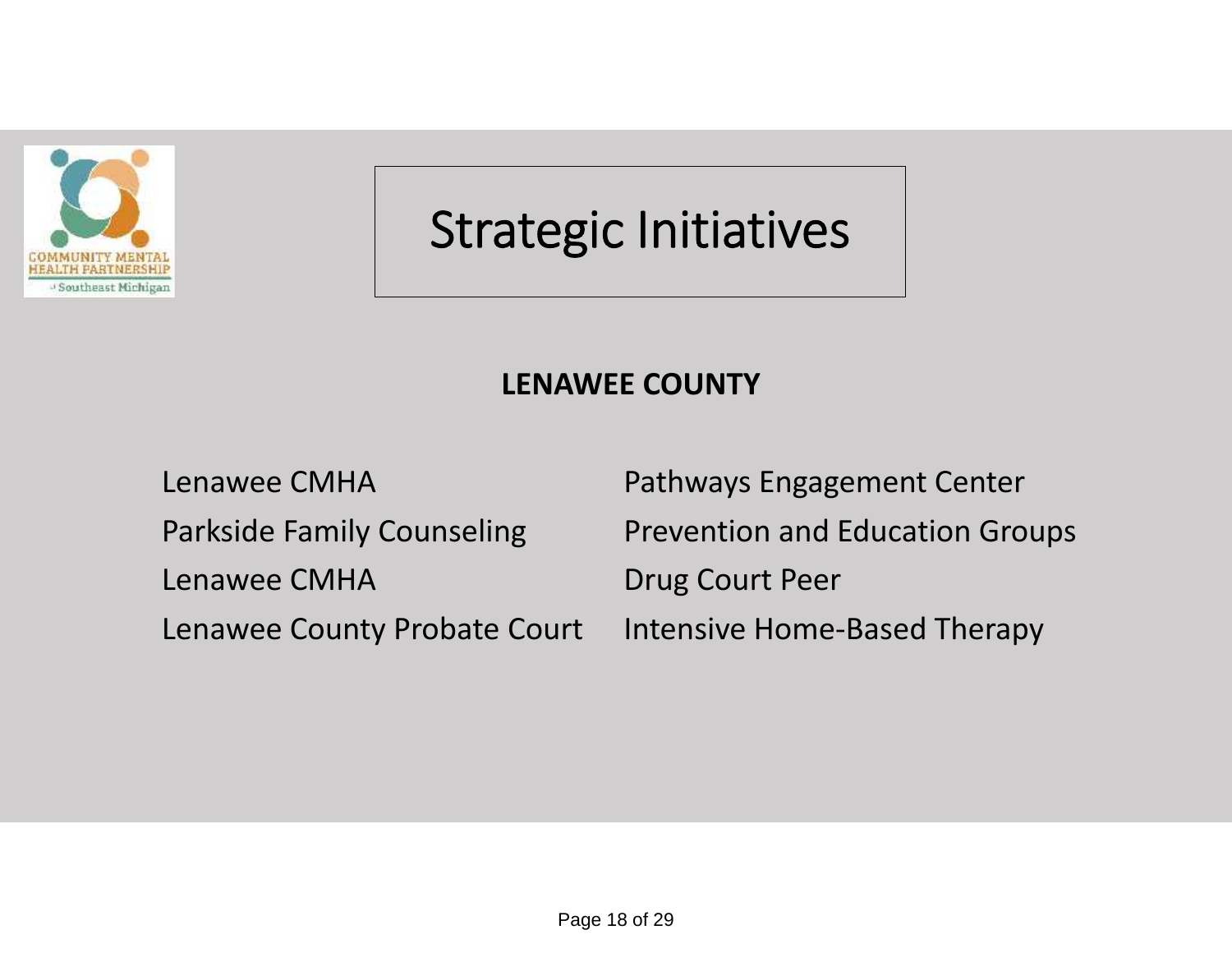

### **LIVINGSTON COUNTY**

Allies in Recovery **Recovery Housing** 

Livingston CMHA Stepping Stones Engagement Center Livingston CMHA Youth Wraparound Services Livingston CMHA Epidemiologist with Health Department Allies in Recovery **Recovery Advocates In Livingston (RCO)**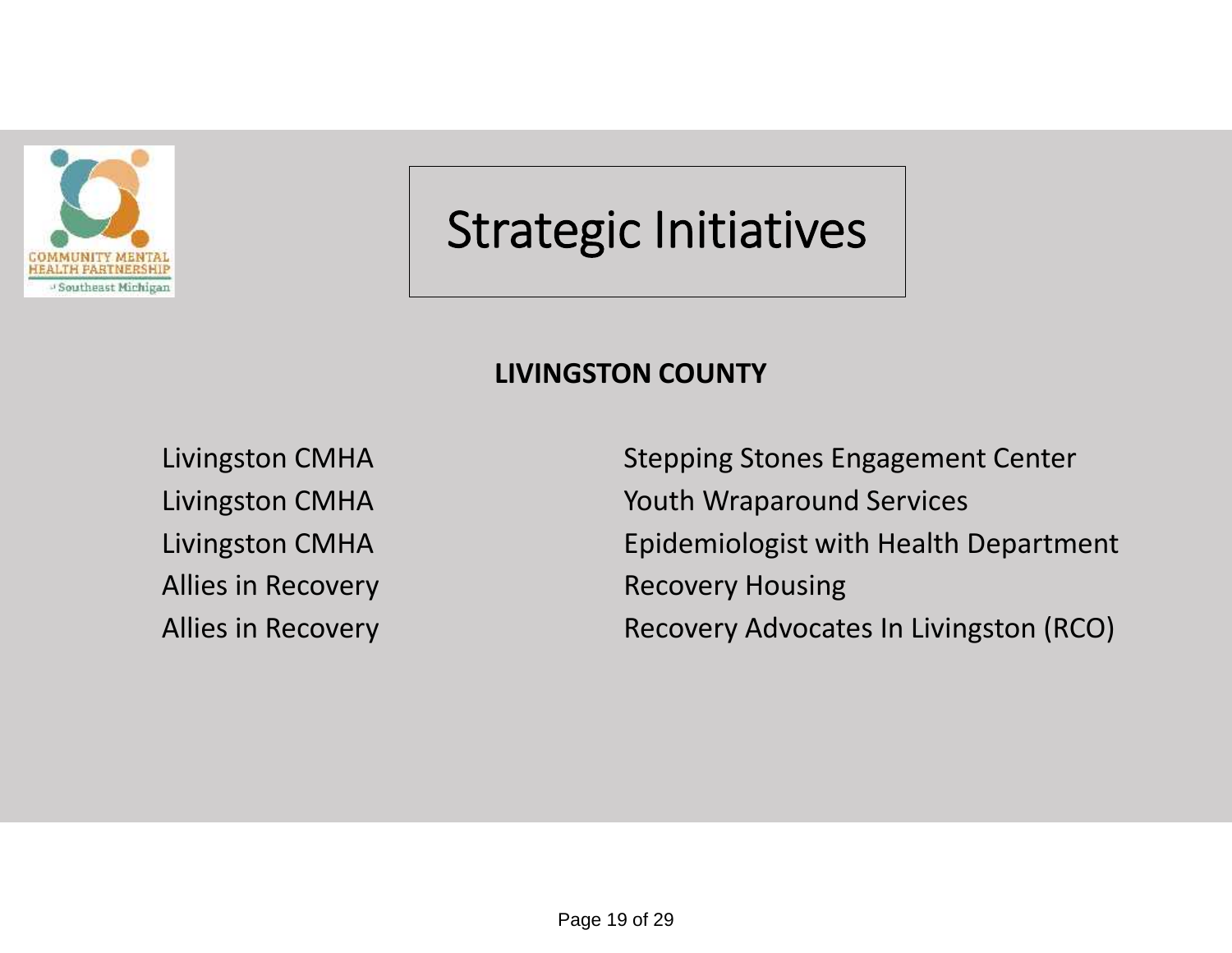

### **MONROE COUNTY**

Touchstone Recovery **Recovery** Recovery Housing Women Empowering Women **Recovery Housing** 

Catholic Charities of SE MI St. Joseph Center of Hope Engagement Center Recovery Advocacy Warriors (RCO) Peer Recovery Support Services Peer Recovery Support Services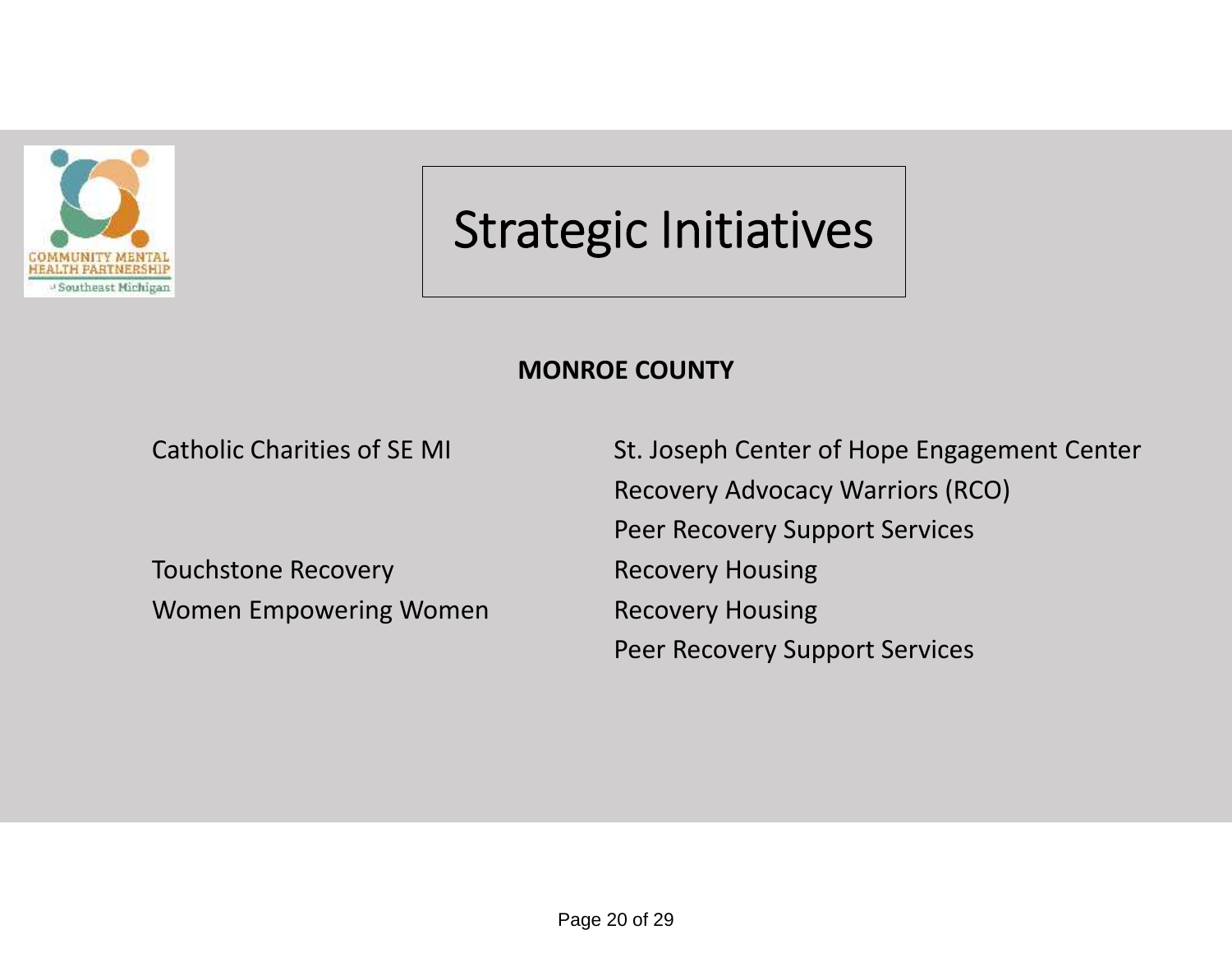

### **WASHTENAW COUNTY**

| <b>Avalon Housing</b>         | Harm Reduction and Integrated Care        |
|-------------------------------|-------------------------------------------|
| Dawn Farm                     | <b>Recovery Court Peer Services</b>       |
| <b>Growth Works</b>           | Juvenile - COPE                           |
|                               | Juvenile Peer Recovery Coaches            |
| <b>Home of New Vision</b>     | <b>Engagement Center</b>                  |
|                               | Rapid Opioid Overdose Team (ROOT)         |
|                               | Washtenaw Recovery Advocacy Project (RCO) |
|                               | <b>Peer Recovery Support Services</b>     |
| Ozone House                   | <b>Engagement Program</b>                 |
| Unified HIV Health and Beyond | <b>Community Peer Outreach Program</b>    |
| <b>Washtenaw CMH</b>          | <b>SUD Crisis Initiative</b>              |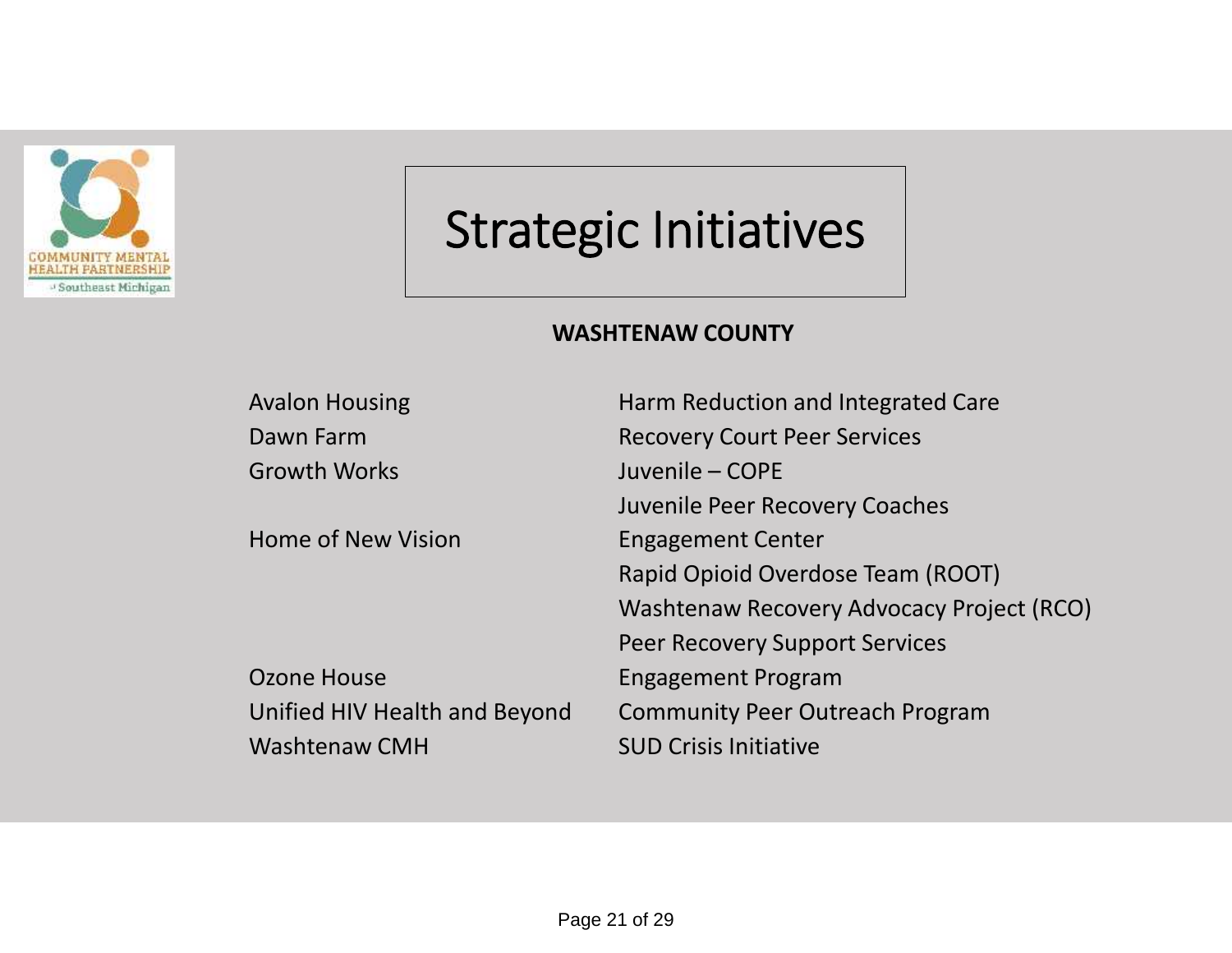

### **Gambling Disorder Prevention Program**

NODS Screening

Regional Workgroup

Strategic Prevention Framework

Stacked Deck Training

Stacked Deck Mini-Grants

Media Campaign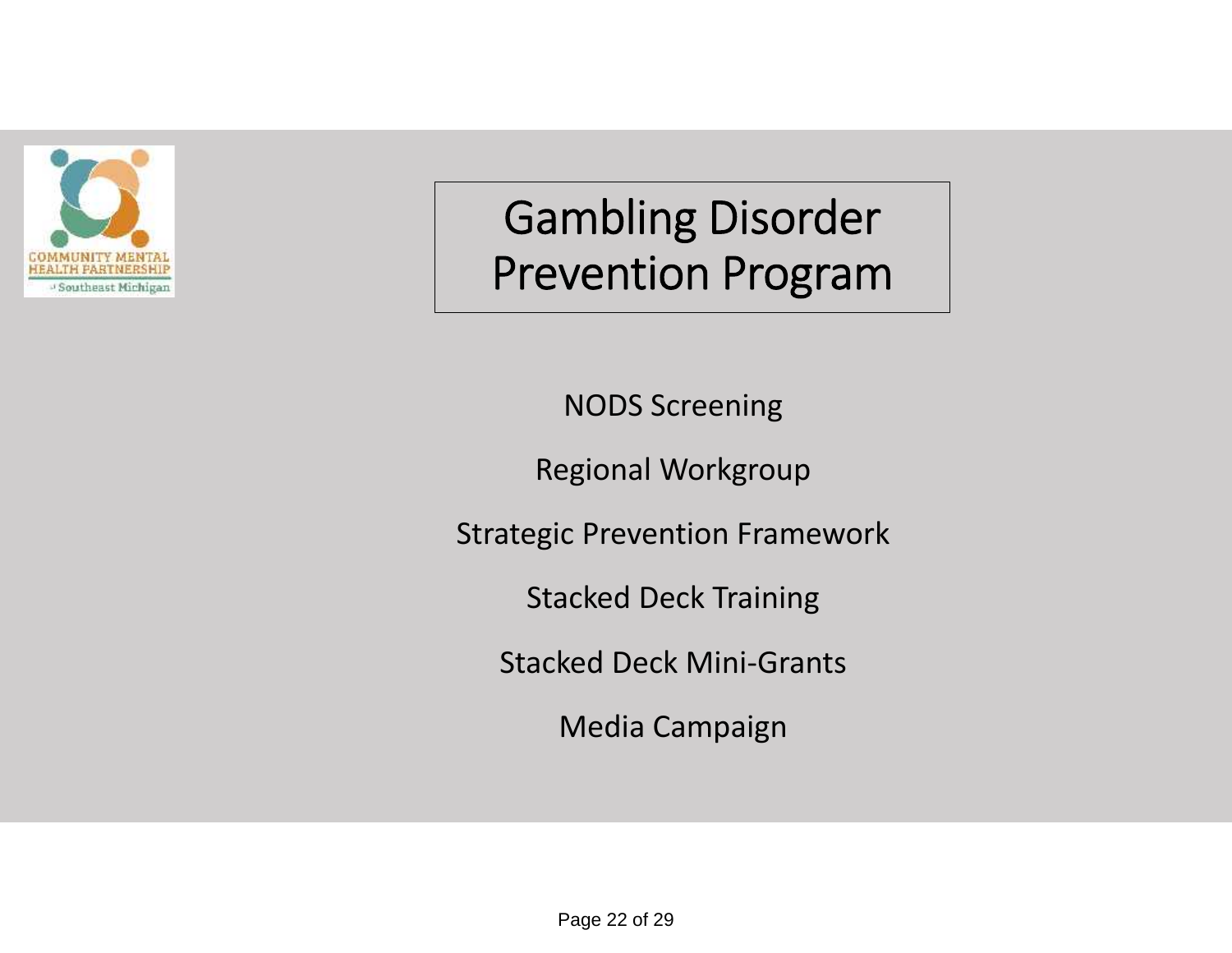

### **Veterans Navigator Program**

Veterans and Military Families (VMF)

Connection to Resources

Presentations to Community

Programs for VMFs

Walking Warriors Media Campaign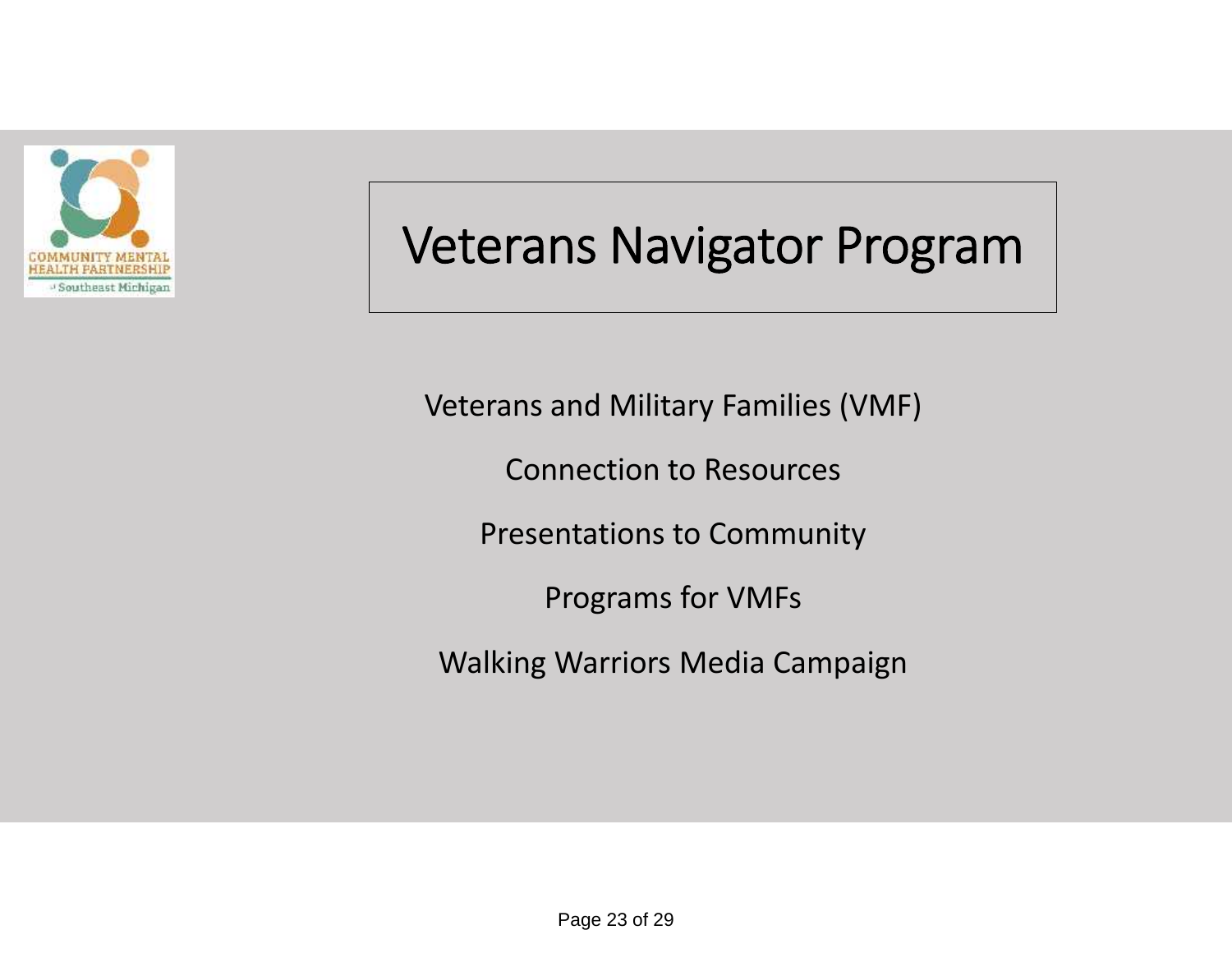**COMMUNITY MENTAL HEALTH PARTNERSHIP OF SOUTHEAST MICHIGAN REGULAR BOARD MEETING MINUTES December 9, 2020 \*Meeting held electronically via Zoom**



**Members Present:** Judy Ackley, Greg Adams, Susan Fortney, Roxanne Garber, Bob King, Sandra Libstorff, Charles Londo, Welch Marahar, Caroline Richardson, Katie Scott, Sharon Slaton, Ralph Tillotson

**Members Absent:** Gary McIntosh

**Staff Present:** Kathryn Szewczuk, Stephannie Weary, James Colaianne, Connie Conklin, CJ Witherow, Matt Berg, Nicole Adelman, Michelle Sucharski, Jessica Sahutoglu

**Others Present:** Laurie Lutomski, Kathy Homan, Ricky Jefferson

- I. Call to Order Meeting called to order at 6:01p.m. by Board Chair S. Slaton.
- II. Roll Call

An electronic quorum of members present was confirmed.

### **Present**

Ackley (Cabo San Lucas, Mexico), Adams (Adrian, MI), Fortney (Petersburg, MI), Garber (Brighton, MI), King (Ann Arbor, MI), Libstorff (Monroe, MI), Londo (Dundee, MI), Welch Marahar (Ann Arbor, MI), Richardson (Ann Arbor, MI), Scott (Pittsfield Township, MI), Slaton (Brighton Township, MI), Tillotson (Adrian, MI) **Absent**

**McIntosh** 

III. Consideration to Adopt the Agenda as Presented

### **Motion by R. Tillotson, supported by B. King, to approve the agenda Motion carried**

Voice vote, no nays

IV. Consideration to Approve the Minutes of the November 11, 2020 Regular Meeting and Waive the Reading Thereof

**Motion by S. Fortney, supported by J. Ackley, to approve the minutes of the November 11, 2020 regular meeting and waive the reading thereof Motion carried** Voice votes, no nays

- V. Audience Participation
	- CMHPSM employee J. Sahutoglu spoke about the improvements she has seen within the organization.

#### **CMHPSM Mission Statement**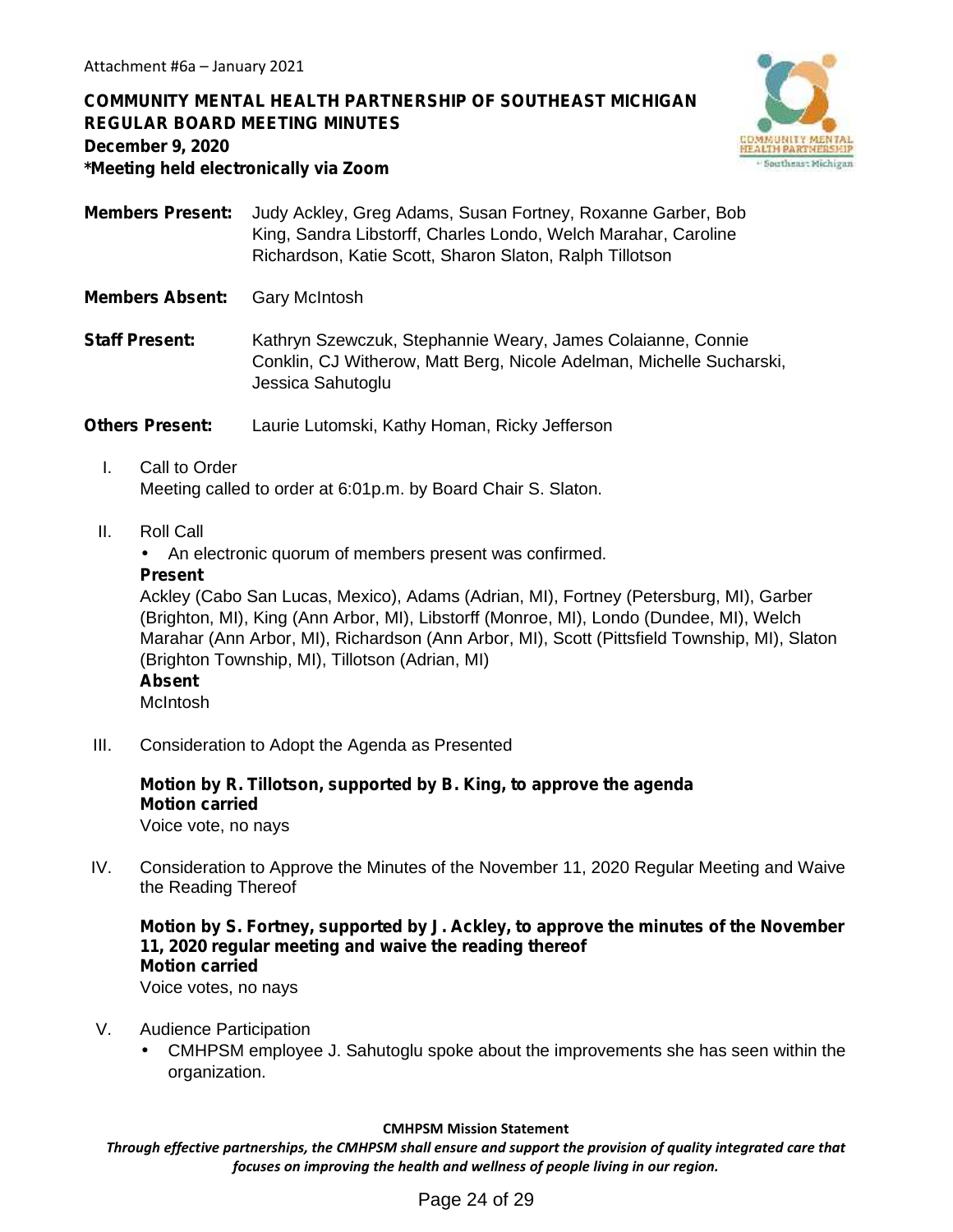- VI. Old Business
	- a. September Finance Report  $-$  FY20 as of October 31 $st$ 
		- M. Berg presented. Discussion followed.
- VII. New Business
	- a. Budget Revision #1 Board Action Request

### **Motion by M. Welch Marahar, supported by K. Scott, to approve Budget Revision #1 Motion carried**

Vote

Yes: Ackley, Adams, Fortney, Garber, King, Libstorff, Londo, Welch Marahar, Richardson, Scott, Slaton

No:

Absent\*: Garber, McIntosh, Tillotson

\*Garber and Tillotson were present at the meeting, but their votes were not heard/received.

- b. Contracts Approval Board Action Request
	- **Motion by M. Welch Marahar, supported by G. Adams, to authorize the CEO to execute the contracts/amendments as presented Motion carried** Vote Yes: Ackley, Adams, Fortney, Garber, King, Libstorff, Londo, Richardson, Scott, Slaton

No:

Abstain: Welch Marahar

Absent\*: Garber, McIntosh, Tillotson

\*Garber and Tillotson were present at the meeting, but their votes were not heard/received.

Board requested to see more detail in future contract amendment board action requests.

- c. Conflict of Interest Board Governance Policy Board Action Request
- $\triangleright$  Original motion:

### **Motion by S. Fortney, supported by G. Adams, to approve the attached Regional Board Conflict of Interest Governance Policy**

- J. Colaianne noted that the existing Conflict of Interest Policy is an internal Operations policy that will be revoked, as it should have been a Board Governance policy. The presented policy will replace it.
- S. Fortney expressed concern that the Regional Board has been under the jurisdiction of a policy it did not approve, and would like the existing policy to be revoked before passing the new Regional Board Conflict of Interest Governance Policy
- $\triangleright$  Friendly amendment:

**Motion by S. Fortney, supported by G. Adams, to include the revocation of the existing Conflict of Interest Operations policy in the motion to adopt the Regional Board Conflict of Interest Governance Policy Motion carried**

Vote

Yes: Ackley, Adams, Fortney, Garber, King, Libstorff, Londo, Welch Marahar, Richardson, Scott, Slaton, Tillotson

#### **CMHPSM Mission Statement**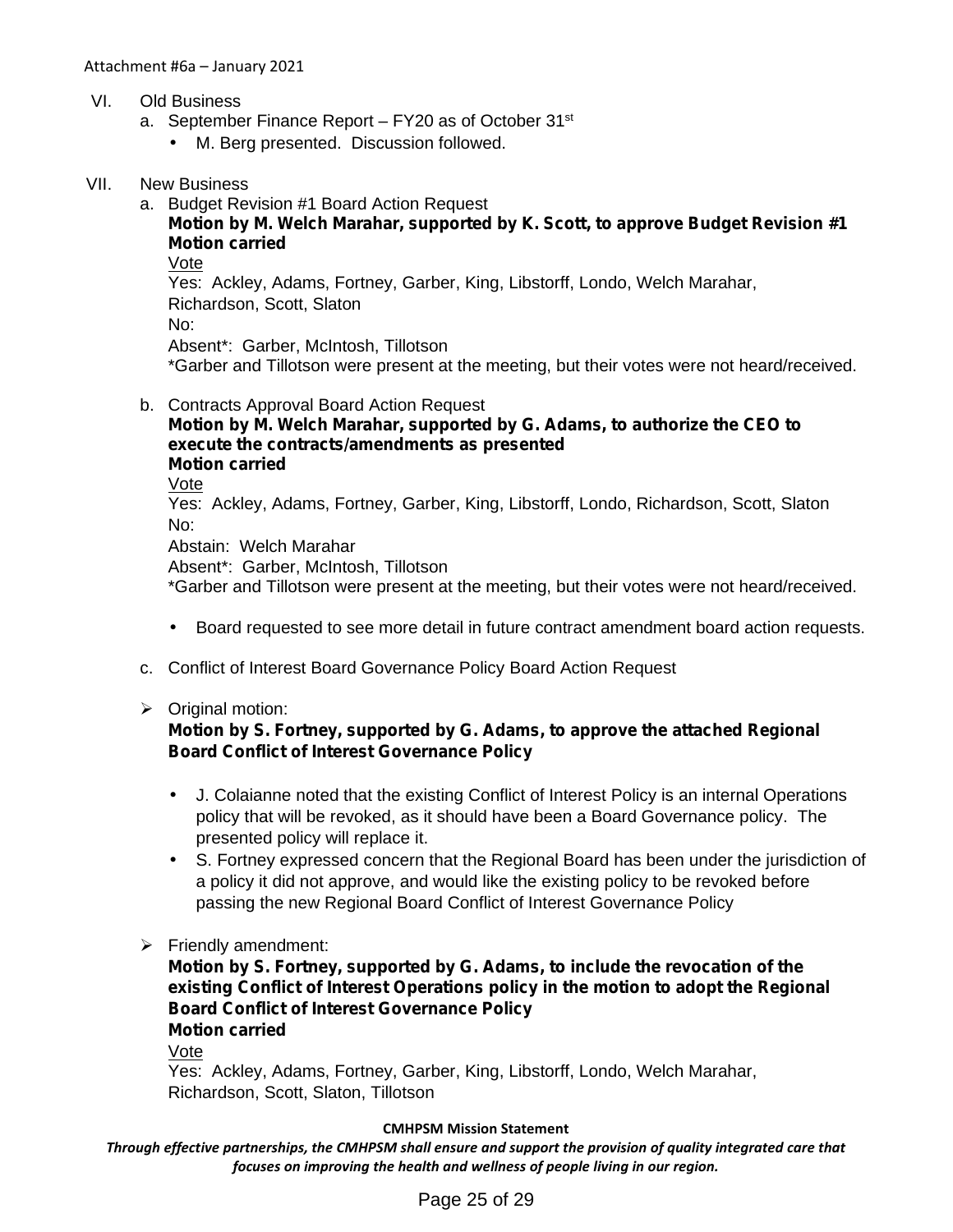No:

Absent\*: Garber, McIntosh

\*Garber was present at the meeting, but her vote was not heard/received.

 $\triangleright$  Final motion:

### **Motion by S. Fortney, supported by G. Adams, to approve the attached Regional Board Conflict of Interest Governance Policy and to revoke the existing Conflict of Interest Operations policy**

**Motion carried**

Vote

Yes: Ackley, Adams, Fortney, Garber, King, Libstorff, Londo, Welch Marahar, Richardson, Scott, Slaton, Tillotson No: Absent\*: Garber, McIntosh \*Garber was present at the meeting, but her vote was not heard/received.

- d. FY18 Deficit Update Board Information
	- J. Colaianne presented.
	- The state requested some clarifications, which were submitted this afternoon.
- e. FY21 Risk Management Strategy Board Information
	- J. Colaianne presented.

### VIII. Reports to the CMHPSM Board

- a. Report from the SUD Oversight Policy Board (OPB)
	- The majority of the most recent meeting was spent on programmatic cuts due to the reduction in block grant funding.
- b. CEO Report to the Board
	- Staff continues to work remotely.
	- The Substance Use Services Coordinator position has been filled. The position was changed from a Prevention Coordinator position to .5 Prevention and .5 General SUD work.
- c. Strategic Metric #10 & 11 Background
	- J. Colaianne provided an overview of the 2 strategic metrics.
	- M. Sucharski presented on the activities of the Employee Engagement Committee.
- IX. Adjournment

### **Motion by M Welch Marahar, supported by G. Adams, to adjourn the meeting Motion carried**

Voice vote, no nays

Meeting adjourned at 7:44 p.m.

#### **CMHPSM Mission Statement**

\_\_\_\_\_\_\_\_\_\_\_\_\_\_\_\_\_\_\_\_\_\_\_\_\_\_\_\_\_\_\_\_\_ Judy Ackley, CMHPSM Board Secretary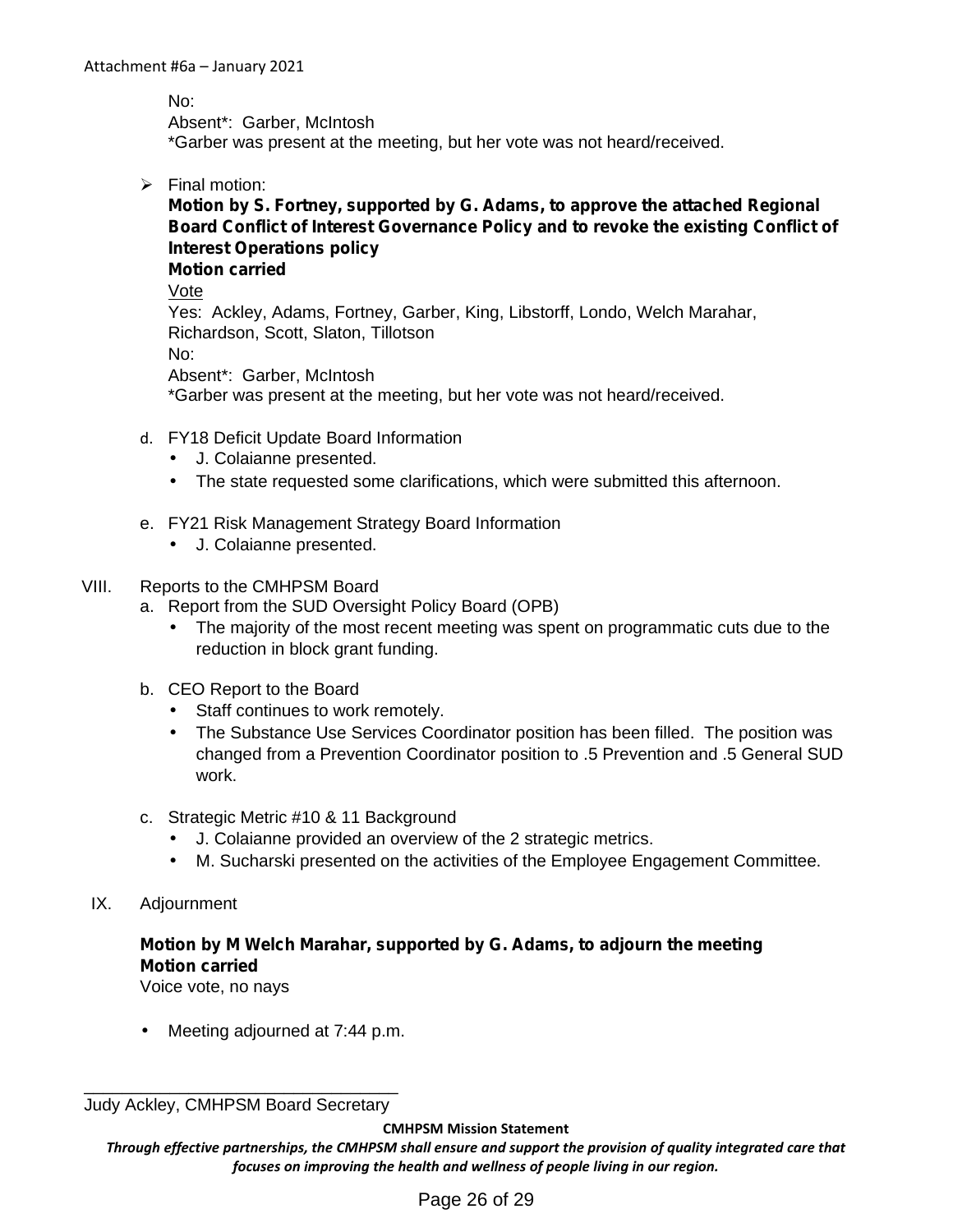**COMMUNITY MENTAL HEALTH PARTNERSHIP OF SOUTHEAST MICHIGAN REGULAR BOARD MEETING MINUTES January 13, 2021 \*Meeting held electronically via Zoom**



- **Members Present:** Judy Ackley (Palmyra, MI), Greg Adams (Adrian, MI), Susan Fortney (Petersburg, MI), Bob King (Ann Arbor, MI), Sandra Libstorff (Monroe, MI), Charles Londo (Dundee, MI), Welch Marahar (Ann Arbor, MI), Caroline Richardson (Ann Arbor, MI), Sharon Slaton (Brighton Township, MI)
- **Members Absent:** Roxanne Garber, Gary McIntosh, Katie Scott, Ralph Tillotson

**Staff Present:** Kathryn Szewczuk, Stephannie Weary, James Colaianne, Connie Conklin, CJ Witherow, Matt Berg, Nicole Adelman, Michelle Sucharski, Victor Absil, Trish Cortes, Lisa Jennings, Michaela Buckhannon

**Others Present:** Laurie Lutomski, Kathy Homan

- I. Call to Order Meeting called to order at 6:01 p.m. by Board Chair S. Slaton.
- II. Roll Call An electronic quorum of members present was confirmed.
- III. Consideration to Adopt the Agenda as Presented **Motion by B. King, supported by M. Welch Marahar, to approve the agenda Motion carried** Voice vote, no nays
- IV. Consideration to Approve the Minutes of the December 9, 2020 Regular Meeting and Waive the Reading Thereof **Motion by G. Adams, supported by Fortney, to approve the minutes of the December 9, 2020 regular meeting and waive the reading thereof Motion carried**

Voice vote, no nays

- V. Audience Participation None
- VI. Old Business
	- a. January Finance Report  $-$  FY20 as of November 30<sup>th</sup>
		- M. Berg presented. Discussion followed.
	- b. FY18-FY19 Deficit Update
		- J. Colaianne reported on feedback from the state re: the deficit reduction plan for FY18. Feedback discouraged the use of PBIP for paying down the deficit but did not discourage the use of the ISF to pay down the debt.

#### **CMHPSM Mission Statement**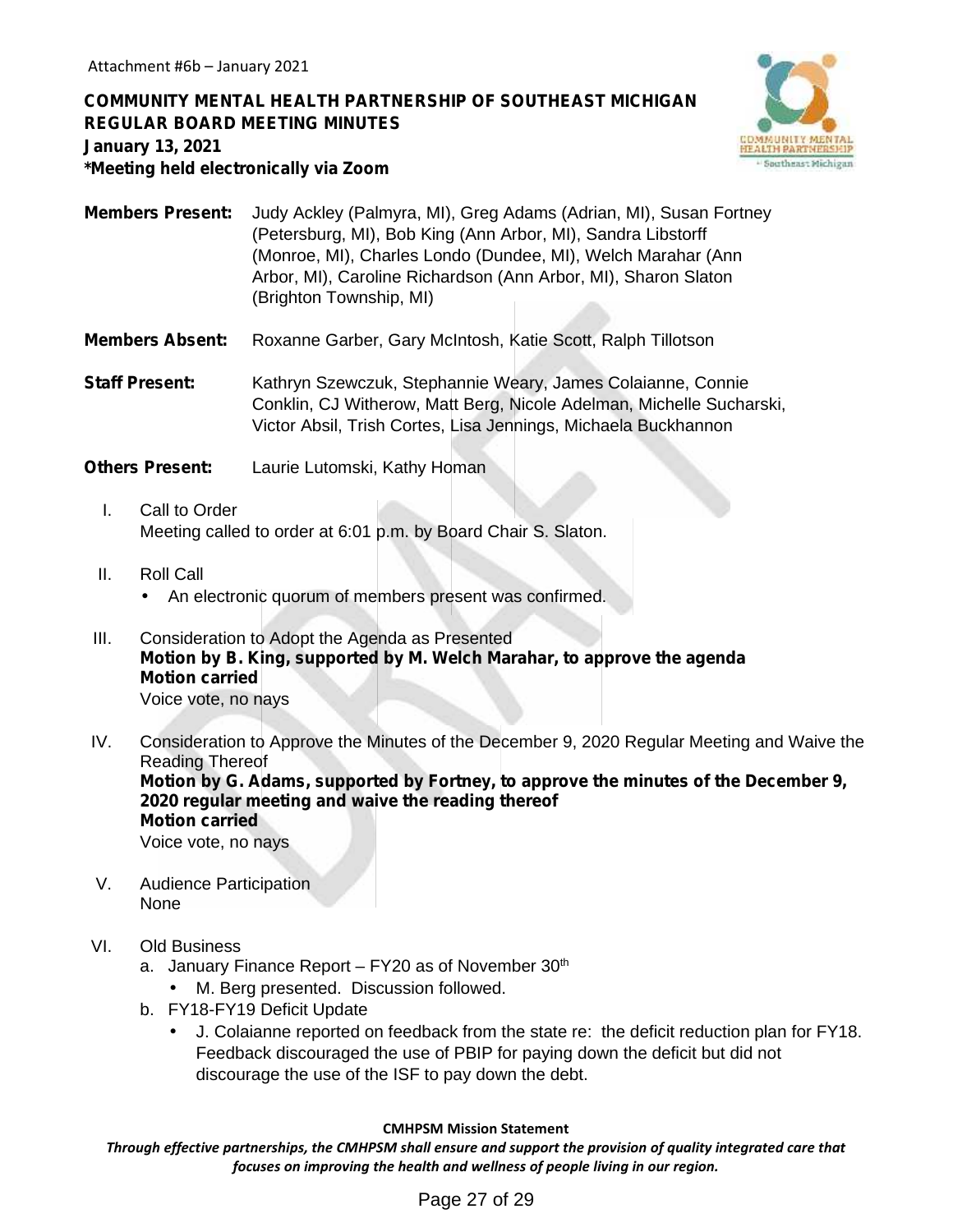J. Colaianne has finalized a communication to the state confirming use of the ISF, and not PBIP, for the debt reduction.

### VII. New Business

- a. CEO Evaluation Committee
	- The CEO is due to be reviewed in April.
	- CEO Review Committee: B. King, G. Adams, C. Londo
	- C. Richardson will send last year's evaluation questions to the committee.
- b. Board Action FY21 Quality Assessment and Performance Improvement Plan (QAPIP) **Motion by M. Welch Marahar, supported by B. King, to approve the annual plan for quality assessment and improvement activities during the fiscal year 2021 Motion carried**

Vote

Yes: Ackley, Adams, Fortney, King, Libstorff, Londo, Welch Marahar, Richardson, **Slaton** 

No:

Absent: Garber, McIntosh, Scott, Tillotson

- c. Board Information CMHPSM Compliance Plan
	- The Compliance Plan will be presented at the February Regional Board meeting.
- d. Board Action Provider Premium Pay Extension (January & February 2021)
	- The Regional Operations Committee (ROC) and the Regional Finance Committee (RF) are working on determining what the cost for the \$2/hr premium pay is and what the plan will be when the state ends the premium pay. The state has currently approved the premium pay through February.
	- J. Colaianne will bring a plan to the board in February (a plan in conjunction with ROC and RF).
	- J. Colaianne noted that there does seem to be legislative support and state department support for a continuation of the premium pay.

**Motion by B. King, supported by G. Adams, to approve the pass through of MDHHS funding from the CMHPSM to cover the regional extension of \$2/hour plus employer expenses provider premium pay for services delivered January 1, 2021 through February 28, 2021**

### **Motion carried**

Vote

Yes: Ackley, Adams, Fortney, King, Libstorff, Londo, Welch Marahar, Richardson, **Slaton** 

No:

Absent: Garber, McIntosh, Scott, Tillotson

e. Board Action – Contracts

### **Motion by M. Welch Marahar, supported by B. King, to approve for the CEO to execute the contracts as presented**

**Motion carried**

Vote

Yes: Ackley, Adams, Fortney, King, Libstorff, Londo, Welch Marahar, Richardson, **Slaton** 

No:

Absent: Garber, McIntosh, Scott, Tillotson

f. Board Information – CEO Contract Authority

### **CMHPSM Mission Statement**